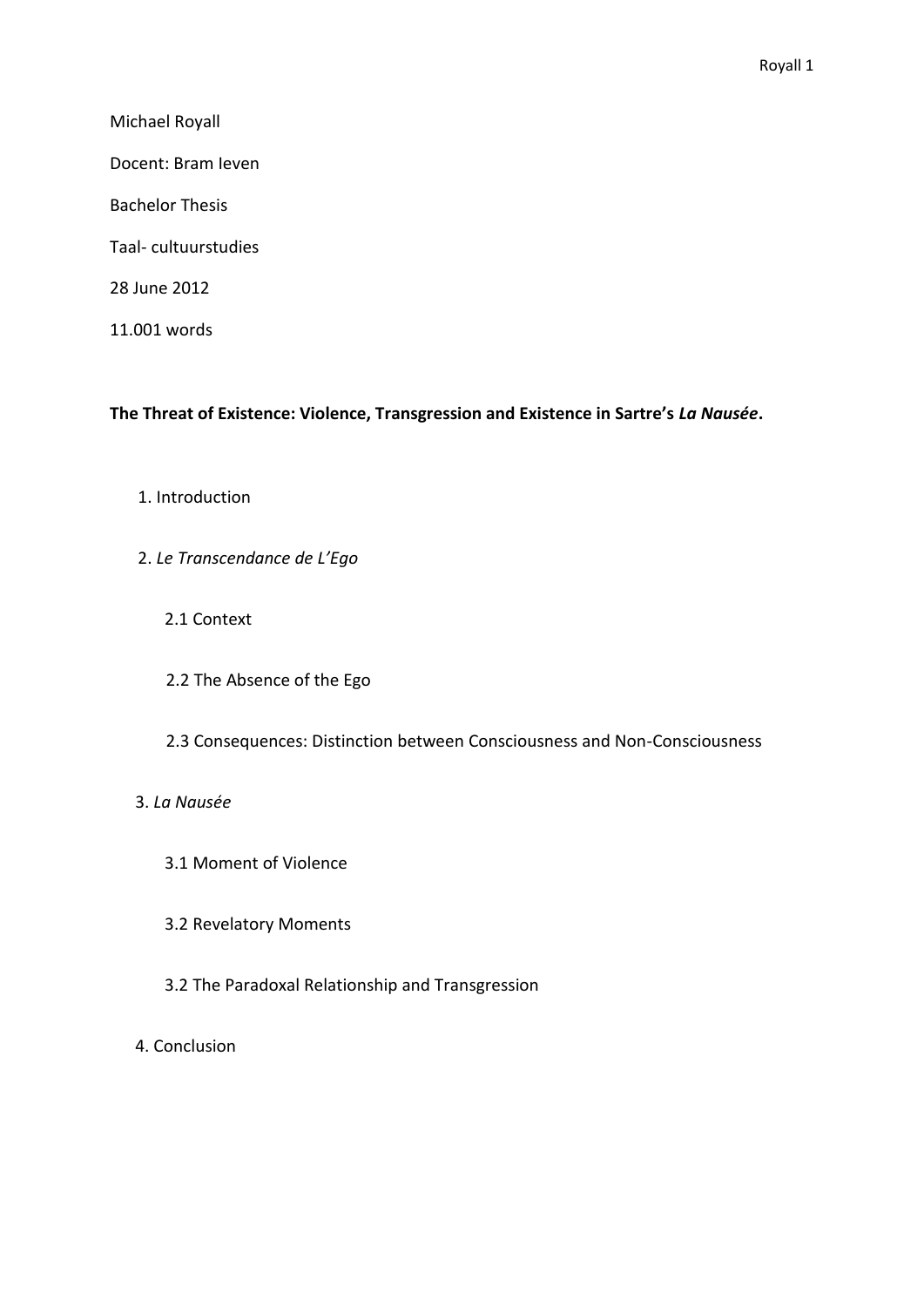#### 1. Introduction

How must we understand violence when it is presented to us? Shakespeare's only villain that does not eventually motivate his evil to the public is Iago of *Othello*. When questioned he merely answers: ''Demand me nothing: what you know, you know: from this time forth I never will speak a word'' (Scene II). When I Google searched 'Iago', the second entry that came up was the question ''Why does Iago hate Othello?'' Almost inevitably violence, or evil, demands the question: 'why?'

This is what makes violence such an interesting point of departure. The following thesis is a report on my attempt to answer a similar question that occurred to me when I was confronted with a certain passage in Jean-Paul Sartre's *La Nausée.* Antoine Roquentin, the protagonist of Sartre's story, is talking to the Self-Taught Man; a strange individual, who is trying to educate himself by reading the entire library , literally from A to Z. This discussion gives Roquentin an attack of Nausea, the sickly feeling he has been experiencing from the beginning of the story. In this attack, he suddenly gets the urge to pick up the dessert knife that lies before him, and stab the Self-Taught Man in the eye. Eventually, he does not do it; he cannot bring himself to do it as it seems so pointless, just like everything else around him seems so utterly pointless. Roquentin's violence does not seem to come from a place of 'evil'. He is by far an Iago. Yet I wondered: what was the significance of this small but violent non-event?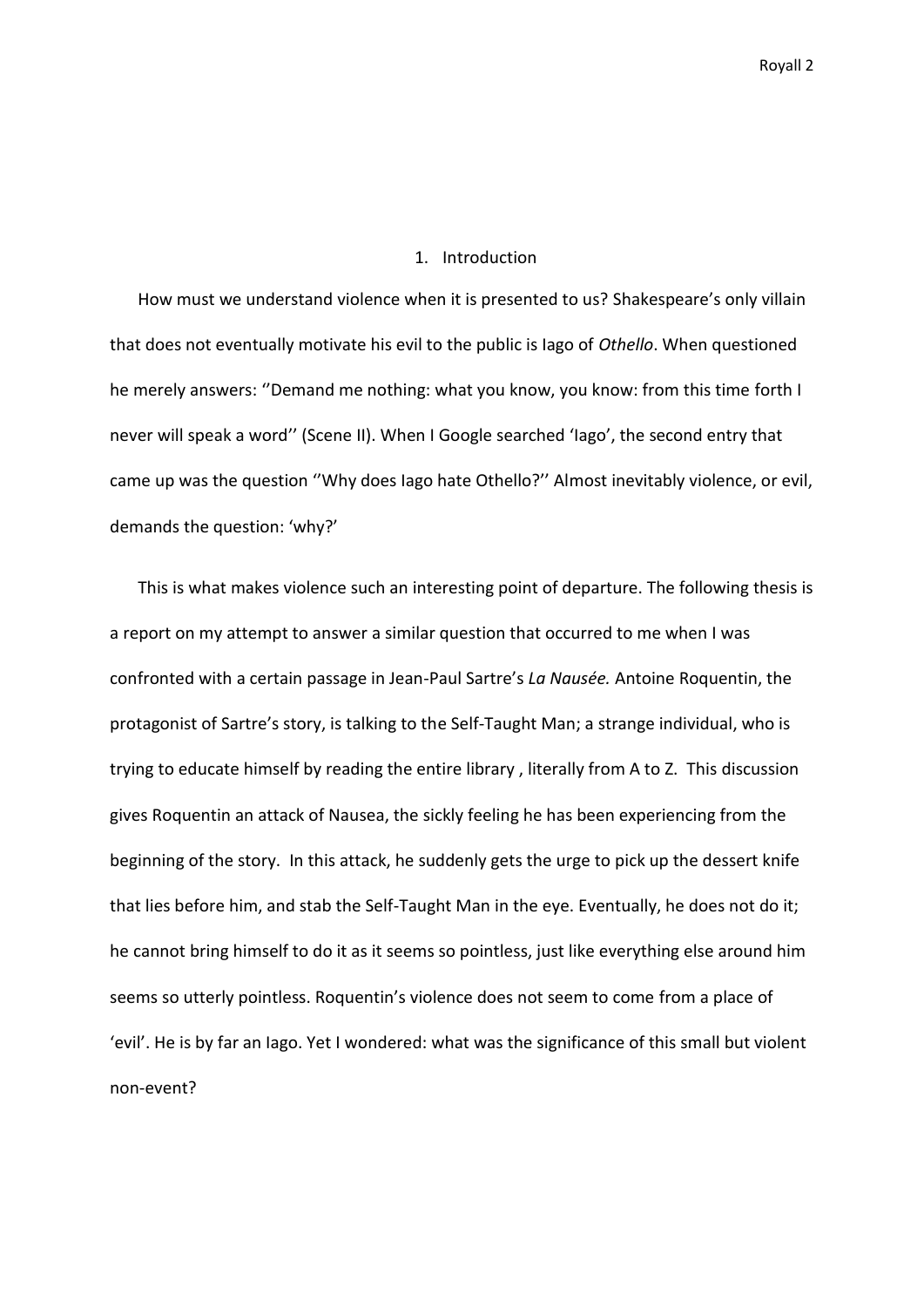While working on this thesis, I began to read a piece by the Dutch essayist Bas Heijne, ''Moeten wij van elkaar houden?: Populisme ontleed'' (2011), which translates in ''Should we love each other?: Populism dissected''. The shooting of a deer by the American Republican politician Sarah Palin on her reality TV show in 2010, is according to Heijne, an effect of a socialogical development in which Kant's ''Dare to think!'' has turned into the far more exciting motto of ''Dare to feel!''. ''Between man and nature stood the soft idealism of Enlightenment –and look what the elite did with it!... to re-find ourselves we must go back to nature where we must kill to survive—oh well, let's be honest, kill to feel you are alive'' (128 my translation). Modernity, Heijne concludes, is not only the modernity of Enlightenment, but also its counterparts: the hunger for community and the unleashing of emotion. ''Perhaps we don't need to love each other, or even like each other,'' Heijn ponders, ''to deny human nature is just as dangerous as wallowing in it. Between these two scornful extremes, one must choose a firm position'' (130 my translation).

Heijn's essay is not a plea to discharge the ideals of enlightenment, but to incorporate them into our daily lives, testing them on reality, so as to make sure we do not wander too far into either extreme of the opposition. I feel that the violence of Sarah Palin's hunting trip, and the exceptionally mixed reception it received (indignation, applause), confronted Heijn with the same question I asked myself when reading *La Nausée*. The opposition he found to occupy our current society (and certainly all of the past), that of the Enlightenment and Counter-Enlightenment, is not the same as the one I found to be present in *La Nausée.* Yet it is the presence of violence in *La Nausée* that confirms for me the preoccupation culture and the human mind has with this 'darker' side. Even more so, because of my interest in violence and its position in our daily lives, its exact function in the novel surprised me. In *La Nausée* I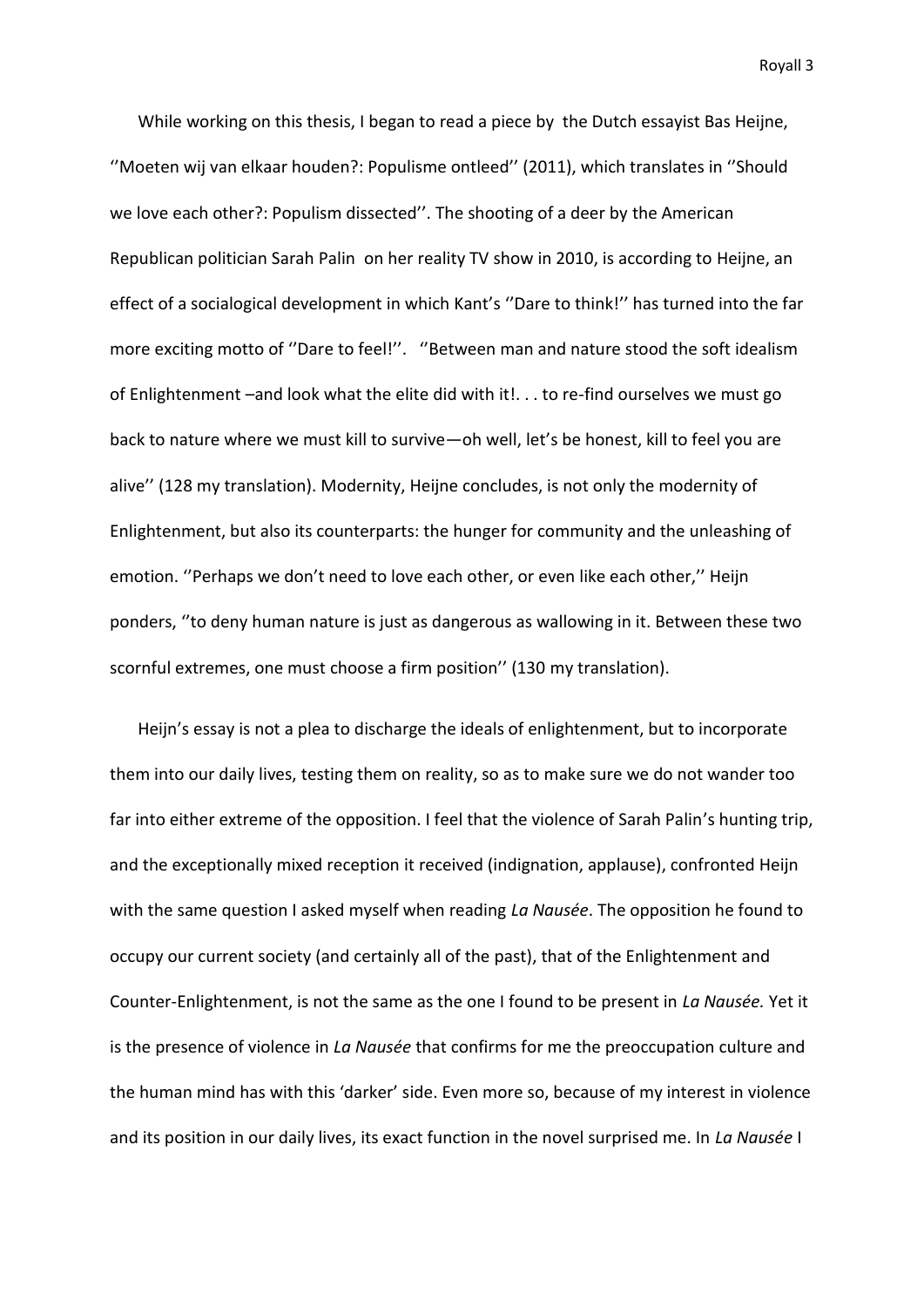found that violence is part of a mechanism that allows the novel to communicate its, more philosophical, message on a level of emotion.

By studying Sartre's first work, *La Transcendance de l'Ego* (1936)*,* I suspected that Sartre had brought himself to a philosophical insight that effected life in such a profound way it could only be communicated on the level of a narrative recounted in the first person. Within this line of thought I discovered that Roquentin's violence takes place in the framework of the novel that is defined by yet another opposition: consciousness, and absolutely everything else. At least, this is the interpretation that I wish to put forward for consideration.

This thesis has become, inevitably, a paper that is concerned with the minute details of the text, and thus does not reach as far into the general field of things as this introduction does. In the first part, I will discuss the Sartre's *Transcendance,* with the goal of distilling some of the consequences it had for Sartre's thought. I will conclude by observing, with the help of secondary literature, that the placement of the ego outside of Sartre's concept of consciousness led to the radical distinction between consciousness and non-consciousness. Also, *Transcendance* makes clear the relationship of interdependence that exists between consciousness and non-consciousness.

In the second part, I will discuss *La Nausée* as elaborately as is possible in an essay of this length. My analysis will show that the relationship of interdependence I mentioned above, is expressed by portraying existence as being hostile. By close reading Roquentin's paradoxal experience with the chestnut root in the park, I will show that the concept of transgression plays a significant part in this depiction, and this is where we will be able to situate Roquentin's moment of violence. Lastly, in doing this, I will discuss in some length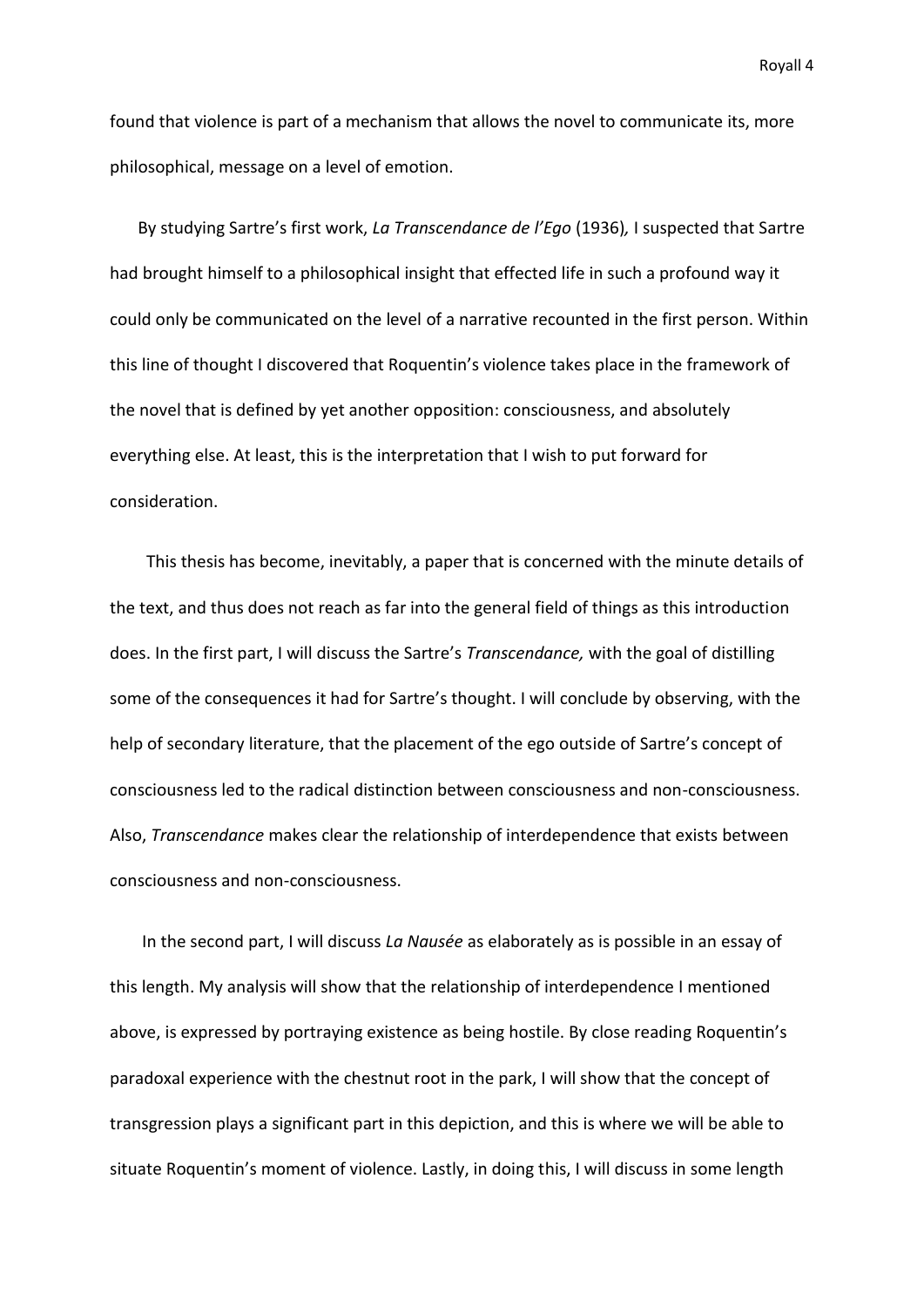George Bataille's understanding of transgression, and the use of a comparative analysis between the transgression that takes place in *La Nausée* and in the work of Bataille.

### 2. *La Transcendance de l'Ego: Esquisse d'une description phénomenologique*

Sartre's *Transcendance de L'Ego* (1936) was his first published philosophical work. In their introduction to *Transcendance,* Forrest Williams and Robert Kirkpatrick argue that the essay was an crucial stage in Sartre's philosophy. The radical intentionality of consciousness that Sartre proposes in this text would lay the predicate for the concrete philosophy of Sartre's later existentialism. In *Transcendance*, Sartre argues against the idea that an ego resides within or behind consciousness constituting its content, as this would lead to solipsism. In reply to this Sartre would emphasize the intentionality of consciousness. This would lead to the removal of the ego from consciousness. Instead, the ego is a transcendent product of the reflection of consciousness upon its own direction on the world. Consciousness itself is nothing more than intentionality, its direction on the world, and is essentially empty. Consciousness *is* its direction towards objects, ''it is what it produces and nothing else'' (Sartre 79). Sartre's conception of the ego being transcendent and consciousness being empty would have multiple important consequences.

One of the biggest consequences would become Sartre creating a moral philosophy in which good and bad are turned into authentic and inauthentic (good faith and bad faith), as can be seen in *L'Être et le Néant* (1943) and his lecture *L'Existentialisme est un humanisme*  (1946). The intentionality of consciousness creates a complete emptiness creating a form of absolute freedom. Authenticity designates to act in accordance with the inevitable freedom of the intentional being that one is. In the time of *L'Être et le Néant ,* freedom becomes the intrinsic goal of Sartre's existentialism. The essential consequences of *Transcendance* for our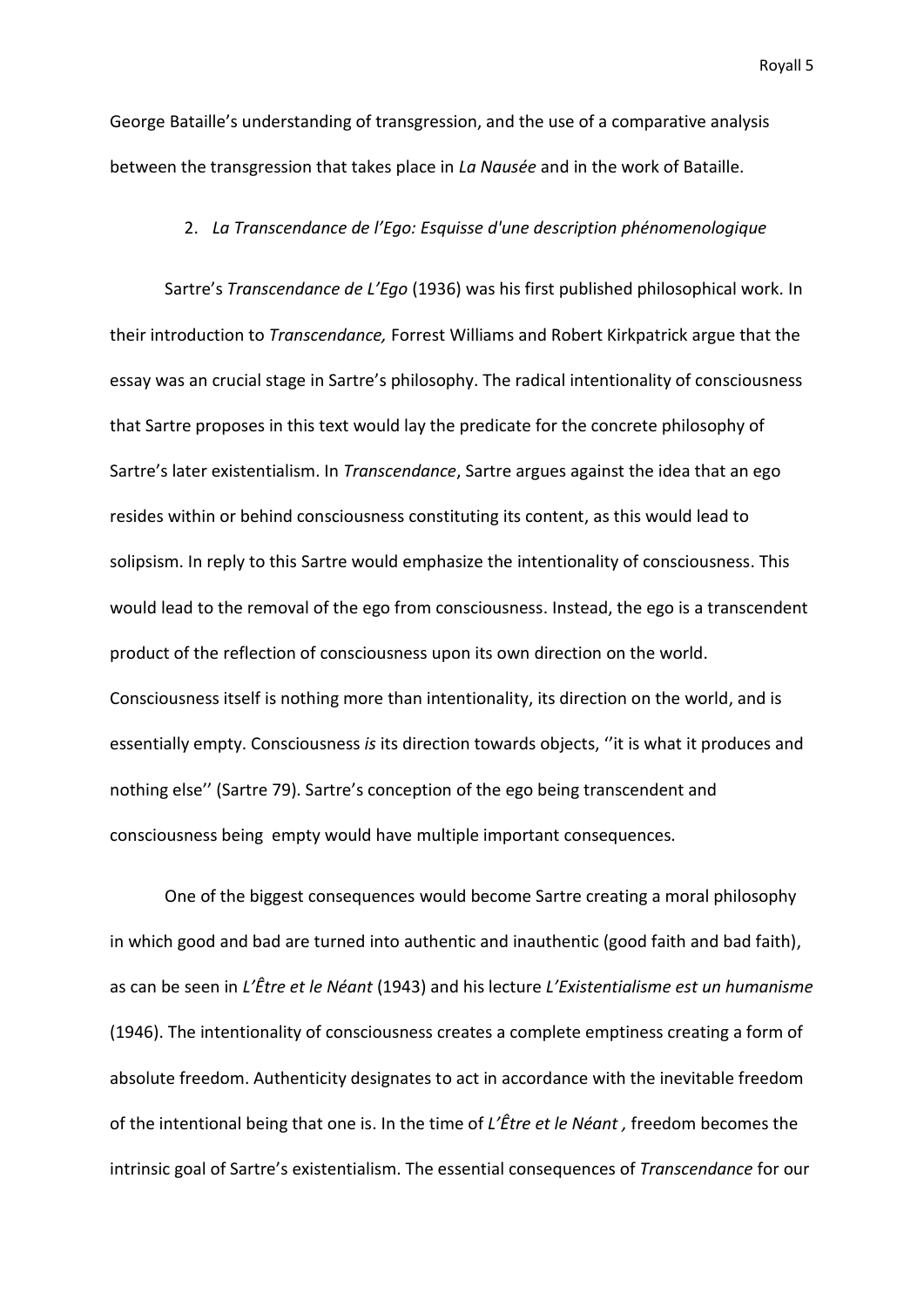argument are the following. Firstly, *Transcendance* would lead to the radical distinction between consciousness and absolutely everything else (being in-itself and being for-itself). Secondly, it would lead to the concrete question of how to define yourself if your essence is consciousness.

## 2.1 Context

The essay took place within a discussion concerning phenomenology, the school of philosophy that studies consciousness. The school originated in the 1930's as a reaction to the anti-metaphysical, anti-philosophical sentiment being created by the radical empirists of the *Wiener Kreis* at the time<sup>1</sup>. Sartre disagreed with the place of the ego in the thought of Edmund Husserl, one of the main figures of the school. Husserl argued that things must be studied not as events happening to an individual person situated in the world, but as pure 'phenomena' appearing to the consciousness. These phenomena could be studied in their own right by the method of ''reduction'' (as a precaution always bracketed to distinguish it from actual empirical research). By temporarily switching off all existence outside that of consciousness this ''reduction'' of an object, to what it truly is to our consciousness, can be carried out. The idea that lies behind this is that consciousness is constitutive; consciousness generates form, matter and meaning (Williams and Kirkpatrick 16).

Yet this should not to mean that we cannot escape our own world of experience. As Husserl argues in his *Ideen* (1913), consciousness itself is defined by its direction upon the world, its 'intentionality':

<sup>1</sup> For more information on the *Wiener Kreis* and the scientification of philosophy in the 20th century see *Wetenschapsfilosofie voor geesteswetenschappen* by Leezenberg and De Vries.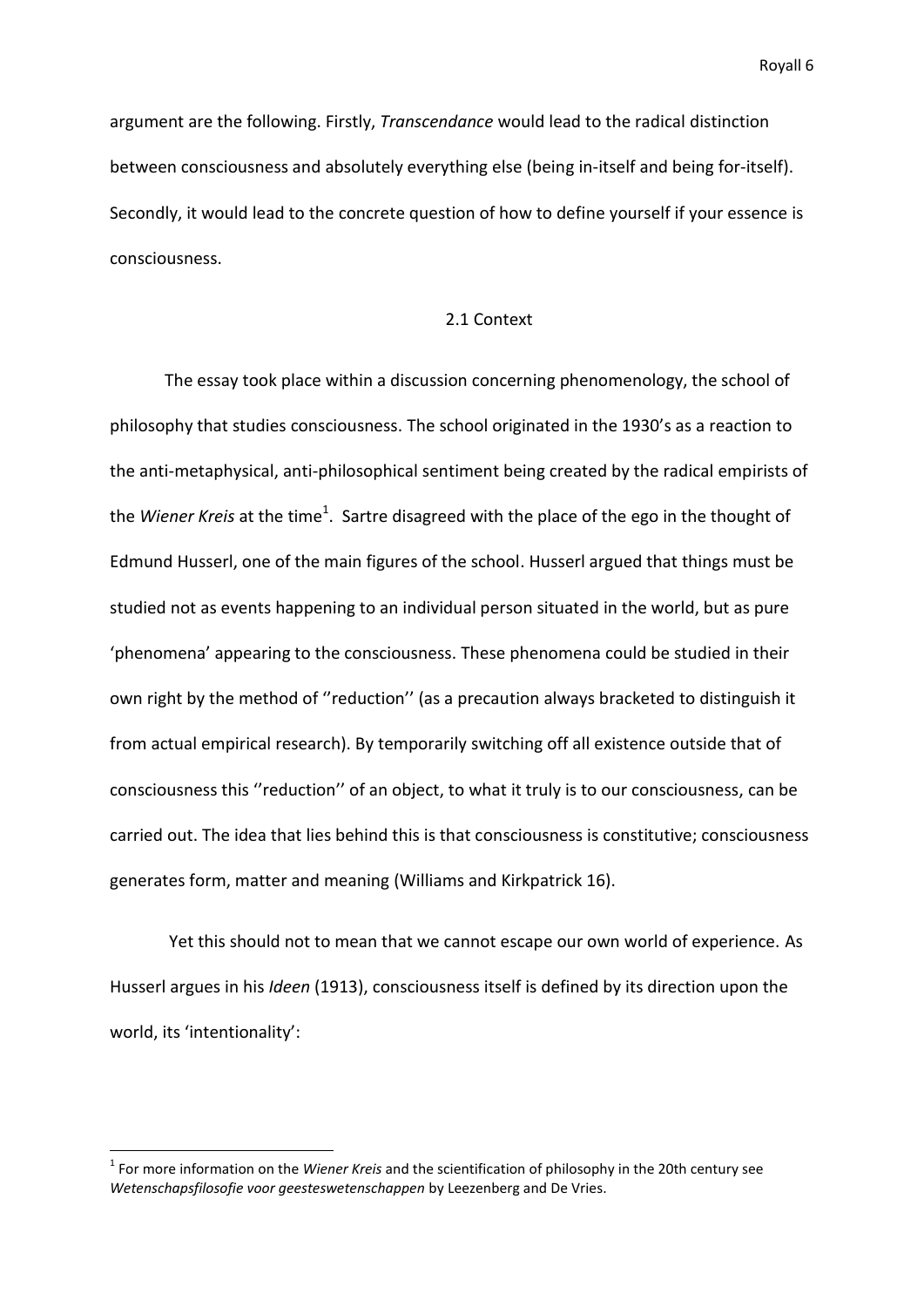Intentionality is what characterizes *consciousness* in the pregnant sense and which, at the same time, justifies designating the whole stream of mental processes as the stream of consciousness and as the unity of *one* consciousness. . . Under intentionality we understand the own peculiarity of mental processes ''to be consciousness *of* something''(Husserl 199-200)''

In other words, consciousness cannot stand alone. One is always conscious 'of something', be it an object in the world, an imagined object or a thought. Consciousness gains the content that it constitutes (including the unity of this content) from the object it is directed at.

In his *Ideen,* Husserl had already reverted to a more classical position in which consciousness is unified by the presence of an ego (35 Sartre). Not only did Husserl argue that this transcendental ego was theoretically necessary, he also claimed that it could be found to accompany every act of consciousness after the act in question is subjected to ''reduction''. Although the ego is not the ego of an actual individual in the world it is in a formal sense of a 'subjective' or 'personal' nature because the ego gives content to the object of consciousness (54 Sartre).

### 2.2 The Absence of the Ego

Yielding to the existence of a 'personal' ego inside or behind consciousness would lead to solipsism. Because according to Sartre Husserl's transcendental ego constitutes content, it becomes a mysterious and impenetrable subject, that generates content out of its own interiority. Consequently, it creates the problem of solipsism, which would end the possibility of any scientific discussion concerning the world and thus sabotage the very purpose of phenomenology. Yet according to Sartre, there is no need to take refuge in the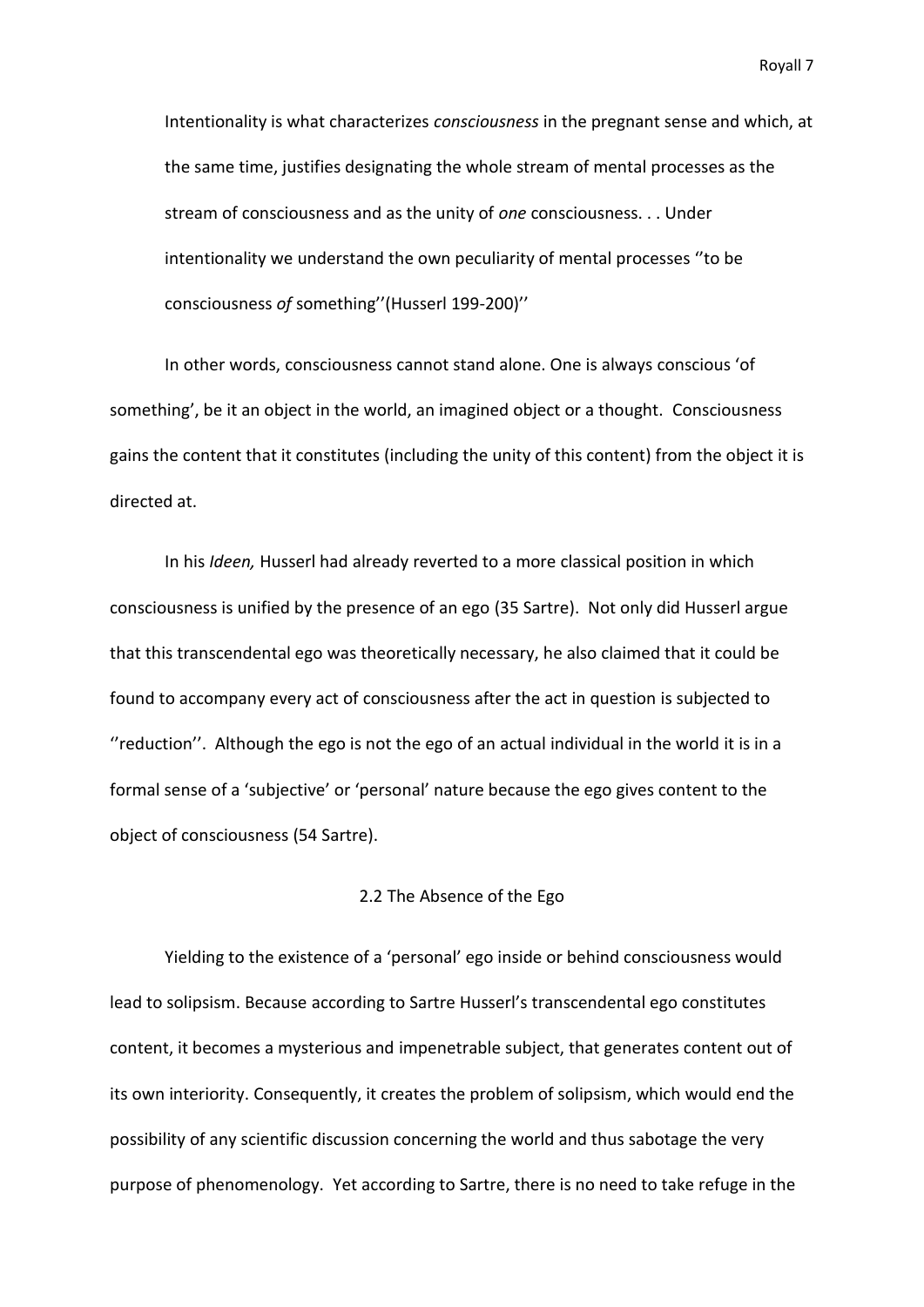transcendental ego to explain the unity or content of consciousness. Sartre's answer was to base his theory entirely on the radical intentionality of consciousness. In his answer to Husserl, he proves that consciousness is on the 'prereflective level' entirely empty and that the ego that Husserl finds to accompany every act of consciousness is in fact created when we reflect on this prereflective level of consciousness.

 An example that is given is the experience of being 'immersed' in the reading of a book. When I am reading, I can say that 'I' am reading. But Sartre argues that this 'I' only appears when we are asked what we are doing and are forced to reflect. During the actual act of reading, there was consciousness of the book, consciousness of the characters in the novel, but there was no 'I' in this consciousness, there was merely consciousness of the book that is being read (Sartre 46) . While the 'I' is necessary to create cohesion between the self and the act of reading in the grammatical sense of 'I am reading', it is not present in the actual act of consciousness (46).

The absence of an 'I' in the prereflective consciousness is no coincidence according to Sartre, but empirical proof that consciousness is empty and impersonal. It is not somehow hidden in the prereflective experience, or forgotten when we remember it. According to Sartre, the ego that we do perceive on the level of reflection is a transcendent synthesis of actions, states and qualities. This understanding of the ego is what Sartre calls the 'transcendent ego', not to be confused with Husserl's transcendental ego. While the transcendental ego is an undividable and formal subject in consciousness that creates content, the transcendent ego is an object *outside* of consciousness created by reflection (Sartre 48).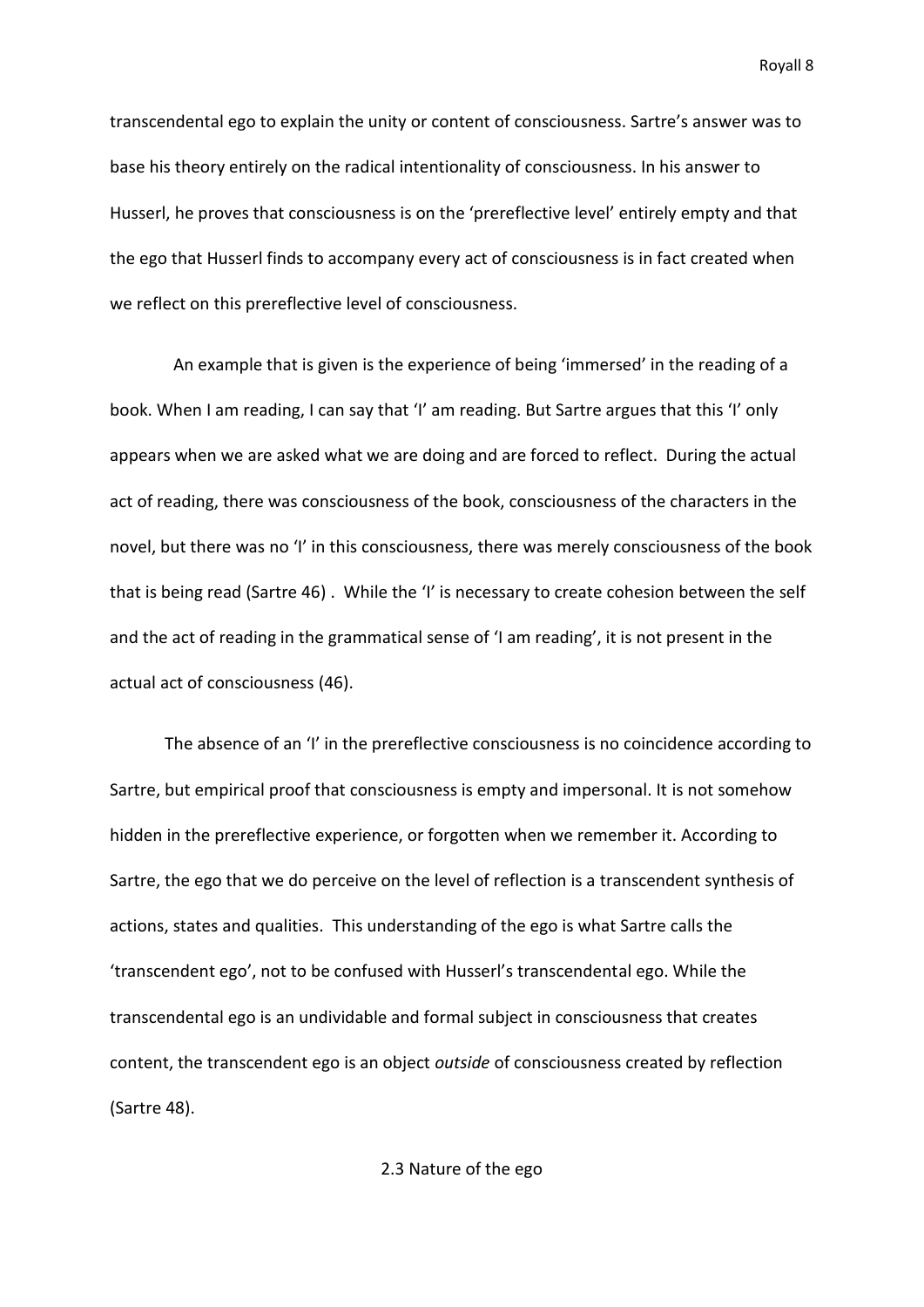As Phyllis Sutton Morris has pointed out in her article ''Sartre on the Transcendance of the Ego'' (1985), Sartre uses the term ' transcendence' to designate three different meanings. Firstly, consciousness has the capacity to transcend that which is given, or 'facticity' as Sartre puts it, in order to desire, imagine, or pursue a goal that is not given (182 Sutton Morris). Yet objects themselves are also transcendent to consciousness. Sartre uses this term differently than Kant (Sutton Morris 183). For Kant, an object that is transcendent can never be an object of consciousness. For Sartre all objects are objects *for* consciousness. In other words, they lie outside of consciousness to be grasped by it. An example would be me perceiving a tree. The fact that I am conscious of it allows me to say that I can be certain I am not this tree. The awareness of the tree turns it into an object. The object that lies outside of consciousness allows itself to be susceptible to doubt. Certainty can only be reached insofar the object can be ''reduced'' to immediate experience via the method of ''reduction''.

A third meaning of transcendence for Sartre is related to the capacity of consciousness to transcend a given object. Objects do not always immediately disappear from consciousness when we stop perceiving them; they are 'transphenomenal' in the sense that they ''temporarily exceed our present experience of them'' (183 Sutton Morris). This is applicable to physical objects, but mathematical formulas or melodies are also a good example.

Sartre's transcendent ego is a transcendent object in both of the senses mentioned above. It is an object *for* consciousness that exceeds our present experience of it. As such, it forms a recognizable pattern comparable with a melody. The separate notes correspond to separate actions, states and qualities (the idea that lies behind this is that each is reducible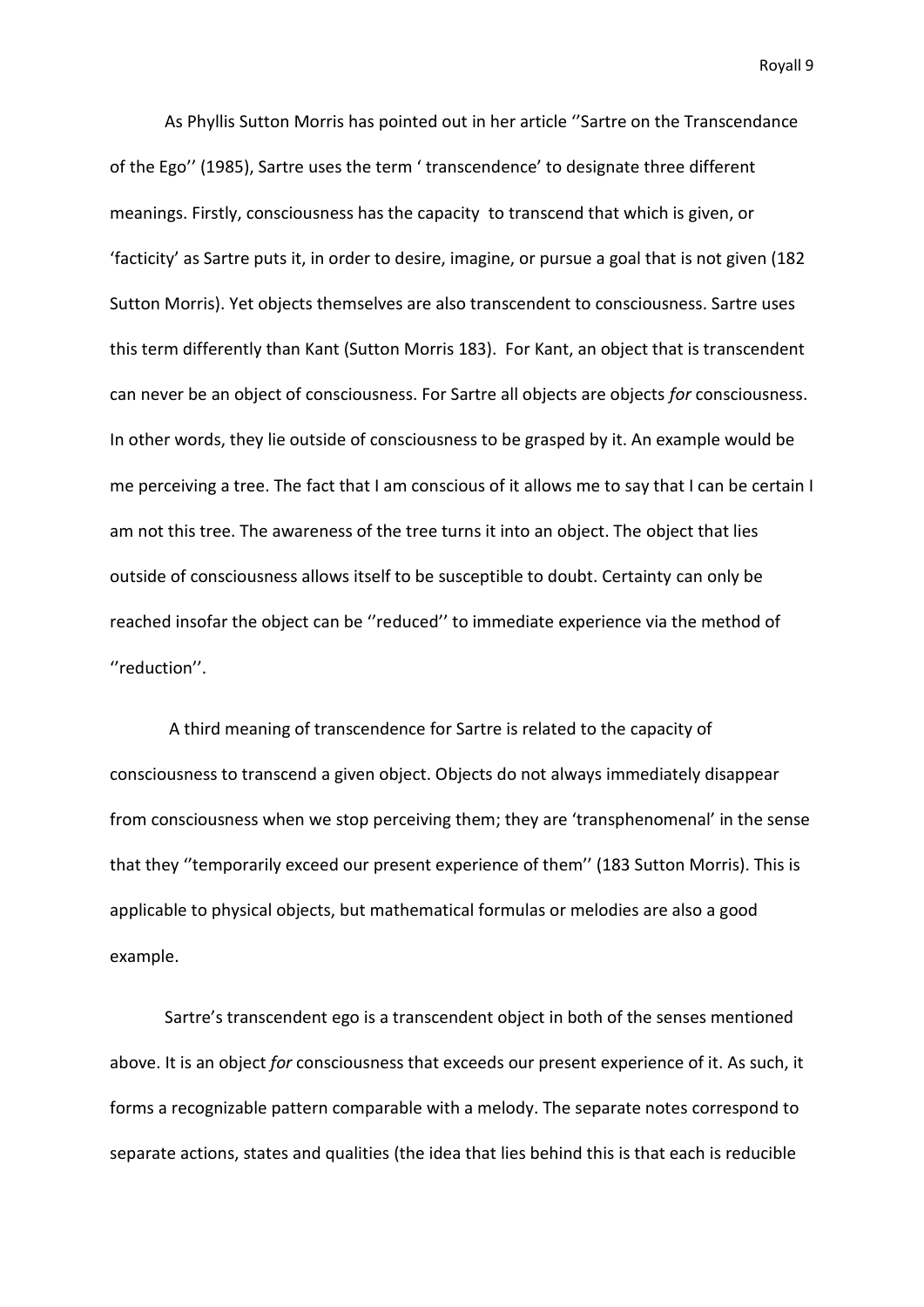to a pure experience) which the individual exhibits as forming a pattern over a period of time (Sutton Morris 184).

2.4 Consequences: Distinction between Consciousness and non-Consciousness

By placing the ego outside of consciousness Sartre argued that the ''purely logical'' subject-object duality could ''definitively disappear from philosophical preoccupations'': ''Th[e] absolute consciousness, when it is purified of the *I,* no longer has anything of the *subject*. (Sartre 105-6) '' Instead, the *me* is now aligned with the world of objects( the World). Both are interdependent by the virtue of being objects for ''absolute, impersonal consciousness''. This new arrangement in which this *me* (''indirectly and through the intermediary of states'') draws all of its contents from the World and is ''endangered'' by it ''is sufficient'', according to Sartre, for a ''philosophical foundation for an ethics and a politics which are absolutely positive''(Sartre 106). A sentence which already points forwards towards his later emphasis on action, carried out according to freedom. The latter is a issue which brings us to our next argument.

As I will argue, two different kind of problems for the individual become clear within this new arrangement, both arising from the understanding that ''transcendental consciousness is an impersonal spontaneity'' (Sartre 98). The first is the problem of freedom that arises from the realization that consciousness is empty. This problem is something that we will see fully developed in Sartre later work, but is already brought to attention here, at the end of *Transcendance.* Freedom occurs from consciousness being an absolute impersonal spontaneity ceaselessly creating existence from nothing; whether it is wanted or not. Indeed, the will itself is ''an object which constitutes itself for and by this spontaneity'' (98-9). Sartre already calls this freedom 'monstrous' in *Transcendance.* Yet his observation of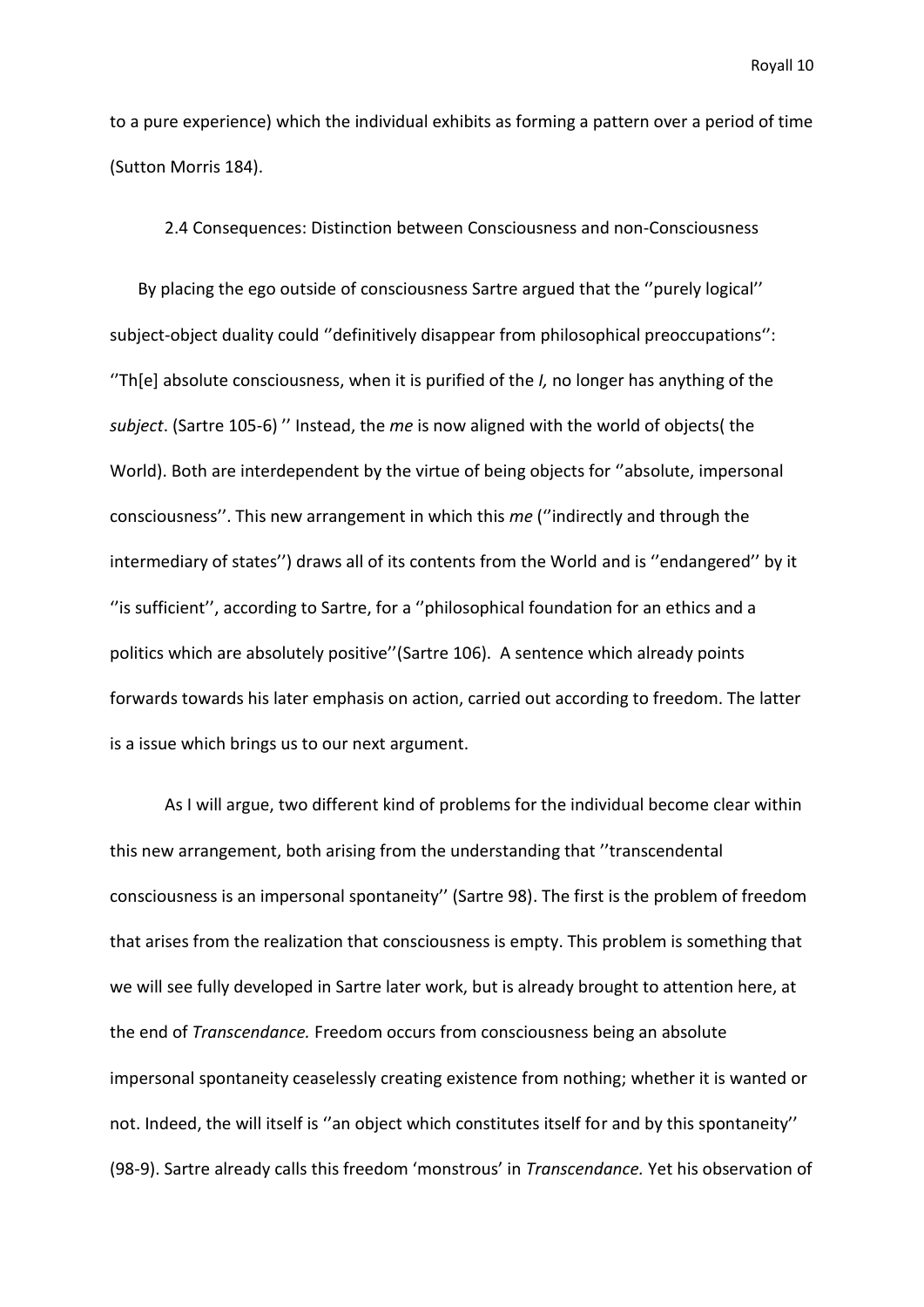freedom remains one that explains different 'psychanastic ailments' and would not take its central position as inherent goal of a moral and existential philosophy until *L'Être et le Néant.* Within this context, freedom is both a blessing as a curse for the individual. It allows one to shape one's life in whatever way one wants, unbound by any god or authority. At the same time, absolute freedom creates the burden of responsibility for one's own actions.<sup>2</sup> It seems that in *Transcendance*, Sartre still emphasizes the ego, as we see in the sentence quoted in the previous paragraph: his belief is that the foundation for a positive ethics and politics lies within the position of the ego in the World, defined and 'endangered' by it as it is. Yet the foundation of intentionality on which Sartre bases his philosophy of the ego would later focus Sartre's concern not on the ego, but on the being of the individual as pure consciousness. This is the second important consequence of *Transcendance*, which can be divided into two parts. (A) Consciousness is continuously confronted with its essence as being consciousness, and the essence of objects as being not-consciousness. (B) The designation of consciousness as empty causes a radical opposition between consciousness and non-consciousness.

(A) Sartre, by expelling the last feature that could constitute contents within consciousness untouched by the World; the subject, had in fact made reduction in the sense of Husserl impossible; reduction as a privileged instrument for the philosopher to grasp the essence of a phenomenon. Reflection upon consciousness while suspending all affirmations outside of consciousness would imply reflection upon intentions which ''no longer posit any existing objects in the world''. Consciousness, in this case, would be annihilated, as it would revert into its own nothingness (Williams and Kirkpatrick 23-4). This would be contradictory

<sup>2</sup> For Sartre's view on the practical consequences of absolute freedom, see his lecture *L'Existentialism est un humanisme.*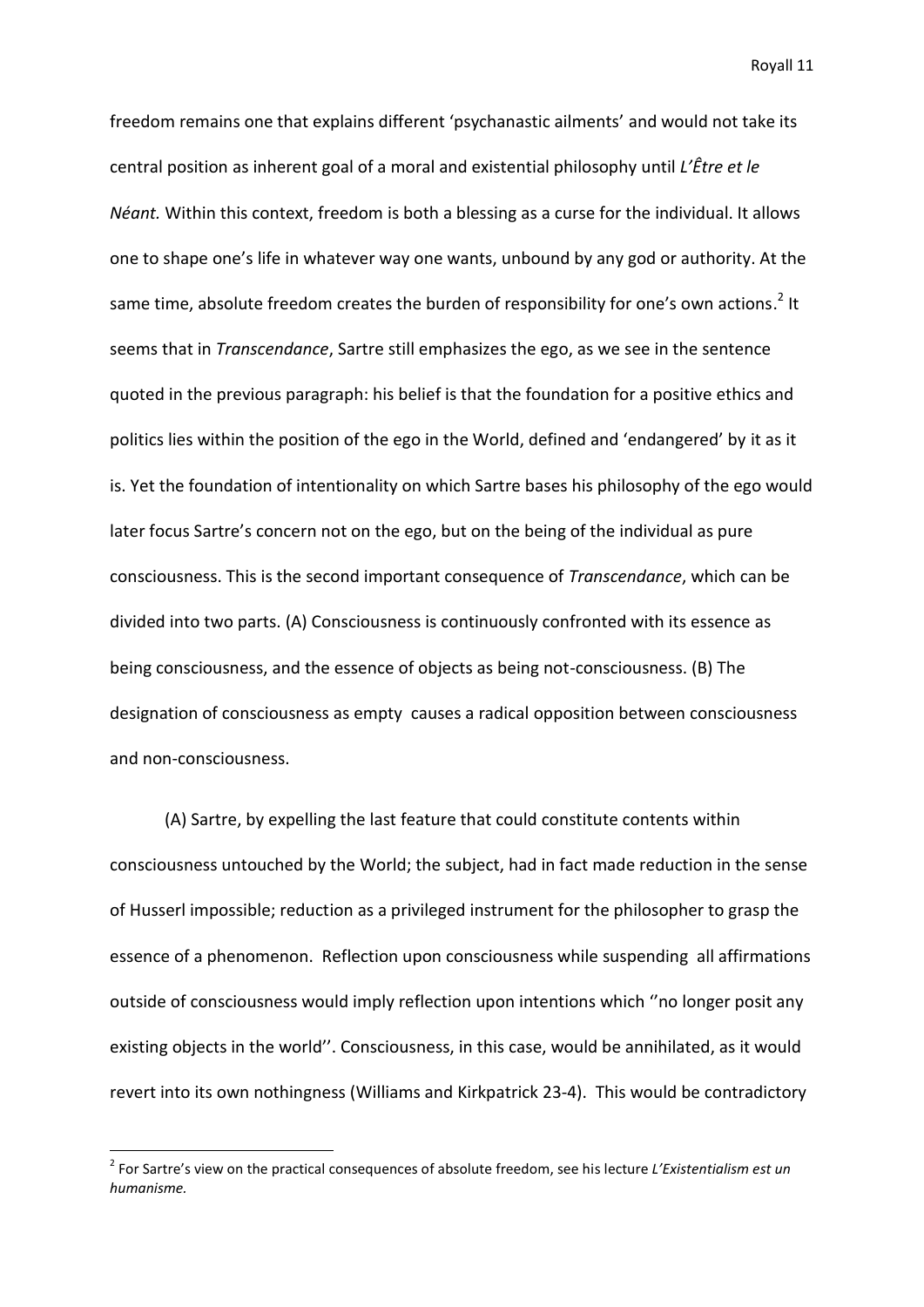to the principle of the intentionality of consciousness which Sartre upholds without reservation (Williams and Kirkpatrick 24).

Yet, even though "'reduction" is now impossible, consciousness must still have a way in which it can grasp the essence of its object. If it would never be able to do this, Williams and Kirkpatrick show, this would imply that consciousness can never apprehend any type of being other than that of consciousness. This, however, is not possible for an entity defined by its intentionality. Consequently, Sartre must accept that the being of objects must be discovered in every single act of consciousness, or can never be discovered. Consciousness thus becomes a ''continuously revealing intuition'' (Williams and Kirkpatrick 24). It is never alone, and always surrounded by being, continuously confronted with its essence.

(B) What then is this essence that intuition reveals? Well, the designation of consciousness as purely intentional and the aligning of the ego as object ultimately means the radical distinction between consciousness and absolutely everything else, or, the intentional and the non-intentional (*or,* as Sartre would later call it, the being in-itself and being for-itself) (Williams and Kirkpatrick 24). Simply put, the ultimate apodictic certainty becomes that we know there is consciousness, and objects for consciousness.<sup>3</sup> Instead of each object having a specific essence, the essence of all objects becomes that they are notconsciousness; they are objects. The definition of consciousness becomes that it is not-anobject. A division is created. Yet both sides of this opposition together make up that which

**.** 

 $3$  A third player would later supplement this distinction in the guise of the Other. As the nature of consciousness is to objectify, the objectification of one's own consciousness by the Other threatens to pacify that which is spontaneous: the self. This notion is elaborated in *L'Être et l'Néant.*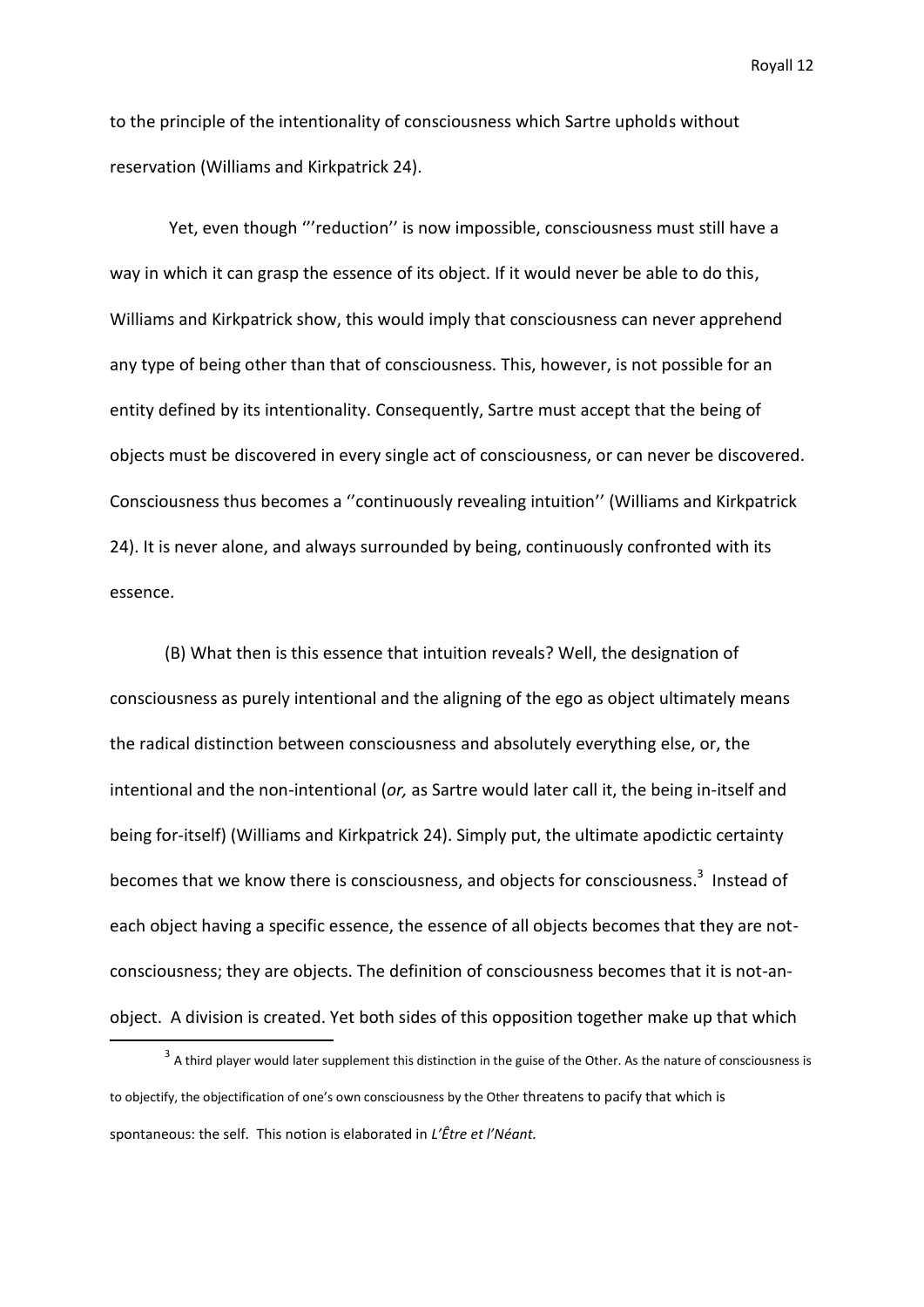can be known; they are binaries. *Transcendance* sets the precedent for this binary opposition by placing the ego outside of consciousness. Consciousness becomes negative, objects become positive.

Humans, defined by their intentionality, are thus inherently different from the objects they perceive. This difference would lend Sartre the tools to create a positive philosophy of existence in a world that was perceived as being fundamentally absurd.<sup>4</sup> The beginning of Sartre's search for this positive answer took place in *La Nausée* (1938) *,* the novel that followed *Transcendance.* What I will show in the next chapter, is not how this positive answer is formulated in *La Nausée,* nor how it relates to the explicit philosophy of *L'Être et le Néant* , as this is well documented. 5

Instead, I will show that the opposition we have just discussed, the opposition between consciousness and non-consciousness, lies at the heart of the narrative of *La Nausée*. On one side, the consciousness of the protagonist, Antoine Roquentin. On the other side, the world of objects, which he calls 'existence'. This is the context in which my discussion of *Transcendance* will be of added value to the interpretation of *La Nausée.* As I will show, reading *La Nausée* through the opposition between consciousness and 'existence' will show that 'existence' plays the role of antagonist for Roquentin.

3. *La Nausée*: Moment of Violence

 $^4$  The idea that existence and the world is fundamentally absurd was of great importance to Sartre many writers at that time that were deemed a part of the existentialist movement. Our regular understanding of absurdity is relative; something is absurd within the context of normality. Fundamental absurdity on the other hand implies the absolute absurdity of existence; there is no normality to compare existence with, as existence is everything and it is absurd. Indeed, Sartre's effort to create a positive philosophy of existence must be seen in the context of his acceptance of this absurdity, yet unwillingness to decline into fatalism. The notion of fundamental absurdity originates from the Danish philosopher Kierkegaard. For more information, read '' ''. Another key work on absurdity is the myth of Sisyphus as adopted by Albert Camus. <sup>5</sup> See Edith Kern.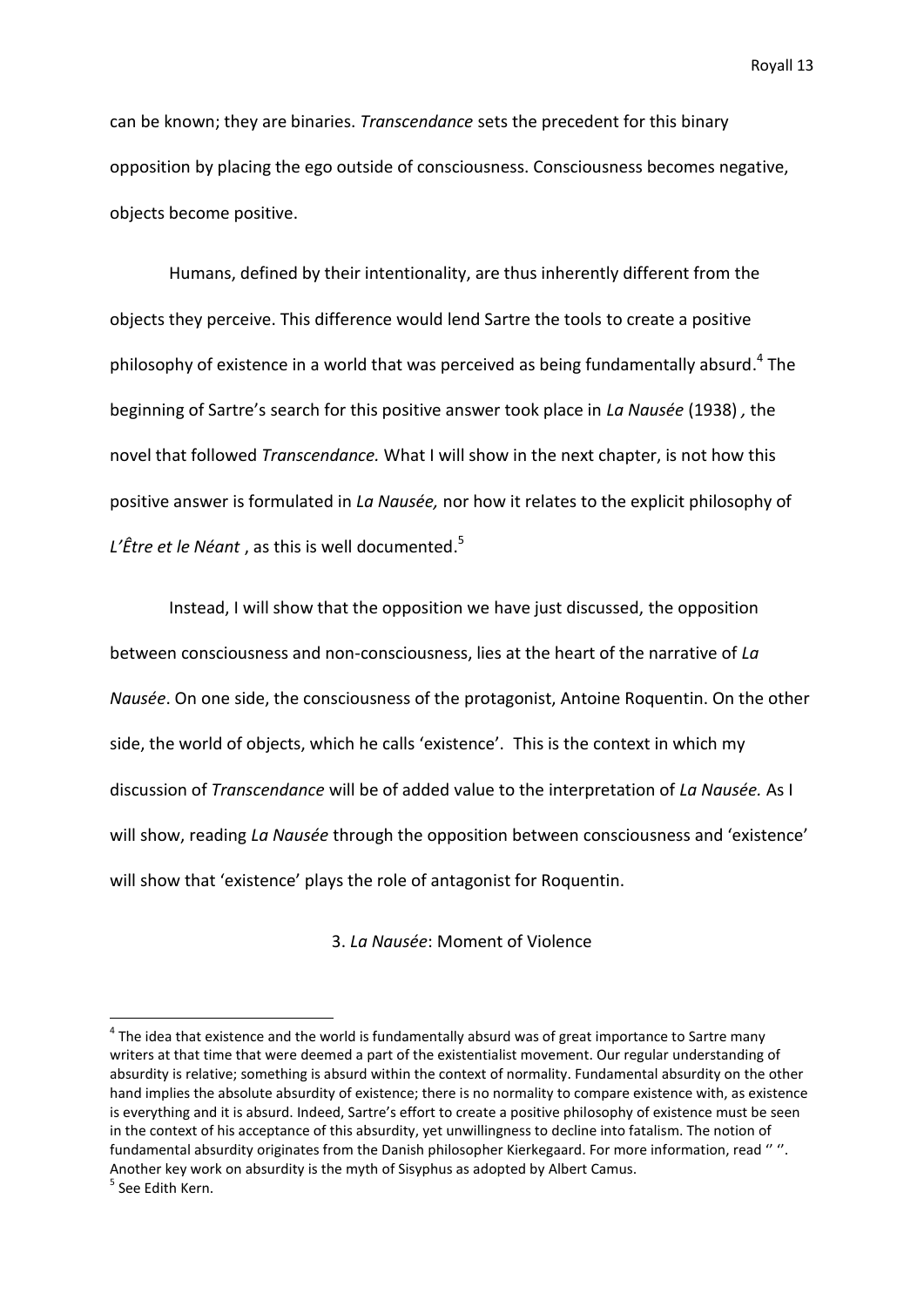I will begin my reading with the same quote that first drew my attention to the dynamics that occur between Roquentin and existence. When reading *La Nausée* we are confronted with a moment in which Roquentin tells us about an instance in which he feels capable of committing a violent act. Roquentin's feeling is provoked by a lengthy speech on humanism by the Self-Taught Man, one of the only people Roquentin still communicates with, which causes a heavy fit of Nausea with Roquentin. He feels as though he ''. . .could do anything. For example, stab this cheese knife into the Self-Taught Man's eye'' (Sartre 123). A sense of abandonment overcomes him, and he is not bothered by any possible consequences of such an action: ''After that, all these people [in the café] would trample me and kick my teeth out" (123). Yet still he does not carry out the action: "... that isn't what stops me: a taste of blood in my mouth instead of this taste of cheese makes no difference to me*….*There are quite enough things like that which exist already'' (123). His thoughts of violence do not go further than an urge that overwhelms him. Even though he feels as though he could do ''anything,'' Roquentin is arrested in apathy. Despite his frustration with the Self-Taught Man and the public of the café, the excess of existence is that which stops him.

The Nausea that causes Roquentin's contemplation of violence arises from disgust with the Self-Taught Man's humanism. For Roquentin, the Self-Taught Man's conviction in believing in ''the Youth of Man, the Love of Man and Woman, the Human Voice'' only increases the evidence of his fault, his 'bad faith' as Sartre would later describe similar misunderstandings in *L'Être et le Néant* (Sartre 120). None of these entities exist: ''Neither Youth nor Maturity nor Old Age nor Death'' (120). Roquentin's absolute juxtaposition with the views of the Self-Taught Man brings him to an epiphany concerning the nature of his Nausea. It is this Nausea that led him to start his diary on which we are made to believe the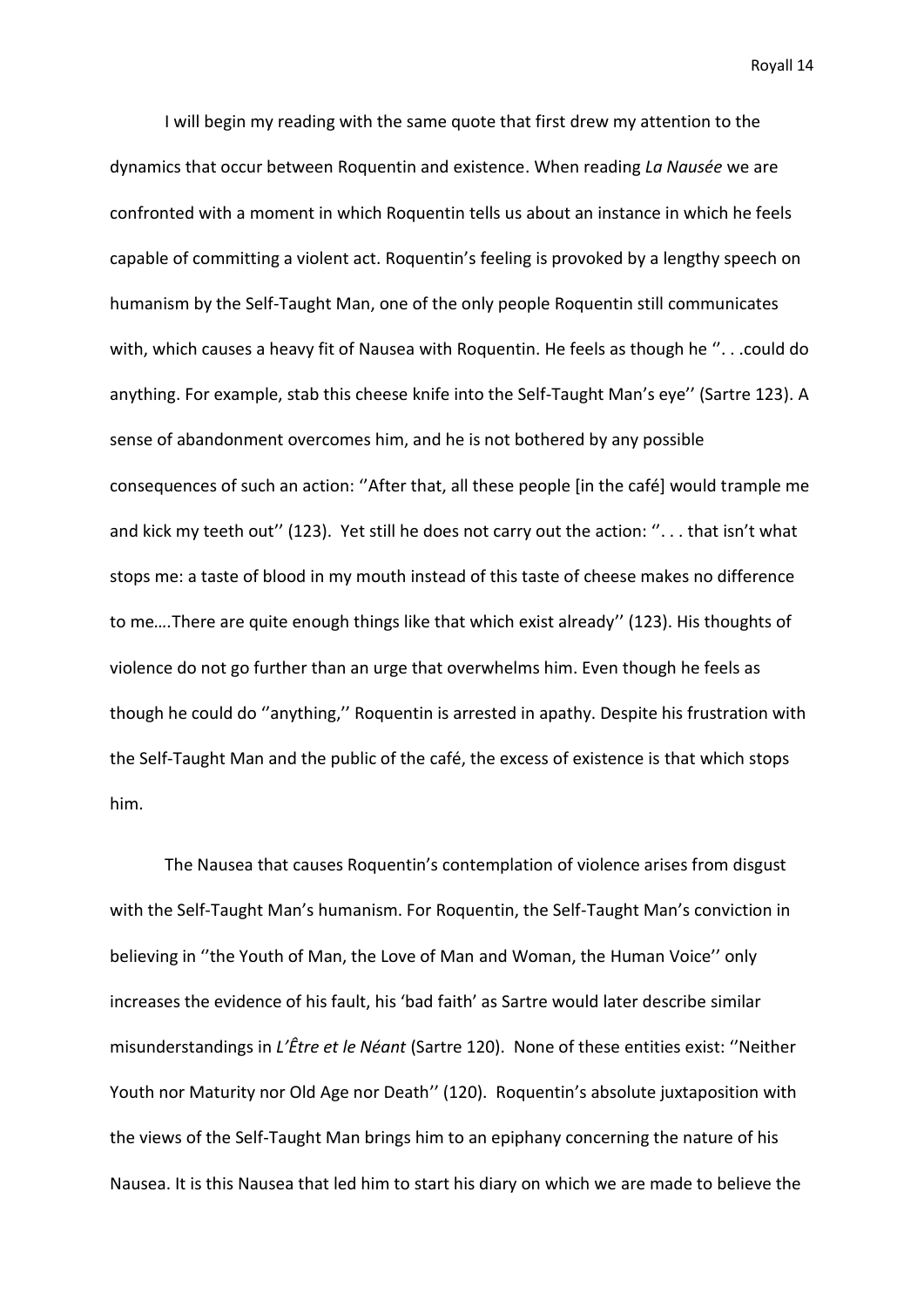novel is based: ''So this is Nausea: this blinding evidence. . . Now I know: I exist—the world exists—and I know that the world exists. That's all. . . It's strange that everything makes so little difference to me: it frightens me'' (122). After this sudden grasp of things, Roquentin describes how he feels that the Self-Taught Man and the patrons of the café are suddenly frightened by him: ''They are not wrong to be afraid: I feel as though I could do anything, for example, stab this cheese knife into the Self-Taught Man's eye'' (123). Indeed Roquentin seems to embody something frightening, something that, we may be able to argue, is that which frightens himself: existence.

To bring this rather long paraphrase back into context; Roquentin mentions that he feels he ''could do anything'' (123). However, this feeling seems to be translated in an urge to stab the Self-Taught Man. As will become clear, this feeling of arbitrariness and freedom runs parallel to what Roquentin will claim to be the main characteristic of existence: its contingency. This brings us to wonder: Is the violence that Roquentin wishes to carry out related to this contingency of existence?

The initial questions that arise from this event are important. If the assumption is correct that Roquentin embodies existence in his violent thinking, we might ask ourselves what the nature and function of this violence could be in the larger framework of the novel. As I will show, this violence can be understood as an expression of the dynamics between consciousness and existence. Which, as will become clear, take a central position in the narrative of *La Nausée.* 

## 3.1 Revelatory Moments

There are several moments in *La Nausée* that offer crucial insights into what Roquentin experiences as the truth concerning existence and his general being in the world. These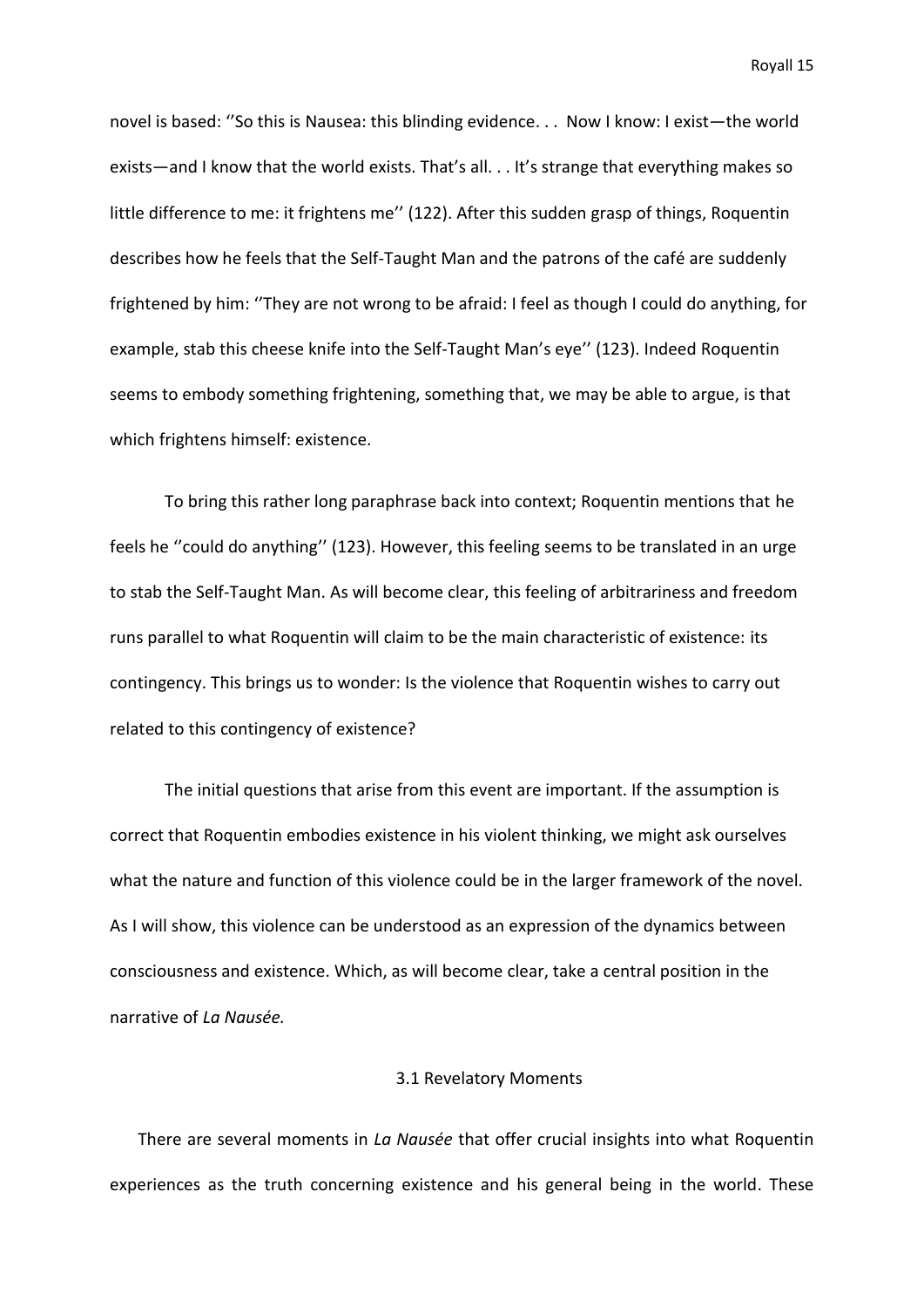moments seem to be akin to the notion of the phenomenological ''reduction'' as I discussed above, in which the essence of an object is revealed. Yet certainly, these moments are not the consequence of scientific method as Husserl had proposed, but show a greater likeness to the ''revealing intuition'' that Williams and Kirkpatrick argued consciousness to have become in the wake of *Transcendance.* For Roquentin, these moments of insight take place as a result of his sudden feelings of undirected sickness, his Nausea. Consequently, they are of a nature that seems uncontrollable and sudden; quite the opposite of conditions in which a ''reduction'' takes place. Indeed, they seem more like what one would call a revelatory experience. 6

In *Transcendance*, we are given a precedent to similar experiences. Sartre speaks of an instance in which it can happen that consciousness is wholly confronted with itself. Consciousness would be able to suddenly produce itself on the "pure reflective level" (101).<sup>7</sup> Not without the ego, but escaping the ego  $\%$ ... on all sides, as dominating the ego and maintaining the ego outside the consciousness by continued creation'' (101). The level on which this would happen, would be without ''distinction between the possible and the real, since the appearance is absolute'' (101-2). As Sartre argues: ''There [would be] no more barriers, no more limits, nothing to hide consciousness from itself'' (101). It seems that Sartre implies the barriers and limits that the ego creates when it acts as a mechanism to hide consciousness from itself. Indeed, when there is nothing to hide consciousness from itself, it seems that what we are confronted with what is an *absolute appearance*. With this absolute appearance, Sartre implies the realization that there is nothing outside of

**.** 

<sup>&</sup>lt;sup>6</sup> In her book *Existential thought and fictional technique: Kierkegaard, Sartre, Beckett Edith Kern argues that the* main power of *La Nausée* concerning the communication of a philosophical idea in contrast with a systematical philosophy is its ability to speak from the first-person point of view. Kern: ''Truth comes to [Roquentin] not through reasoning but rather revelation, and revelations are strictly individual and personal experiences (91).  $7$  The prereflective level becomes wholly apparent on the reflective level.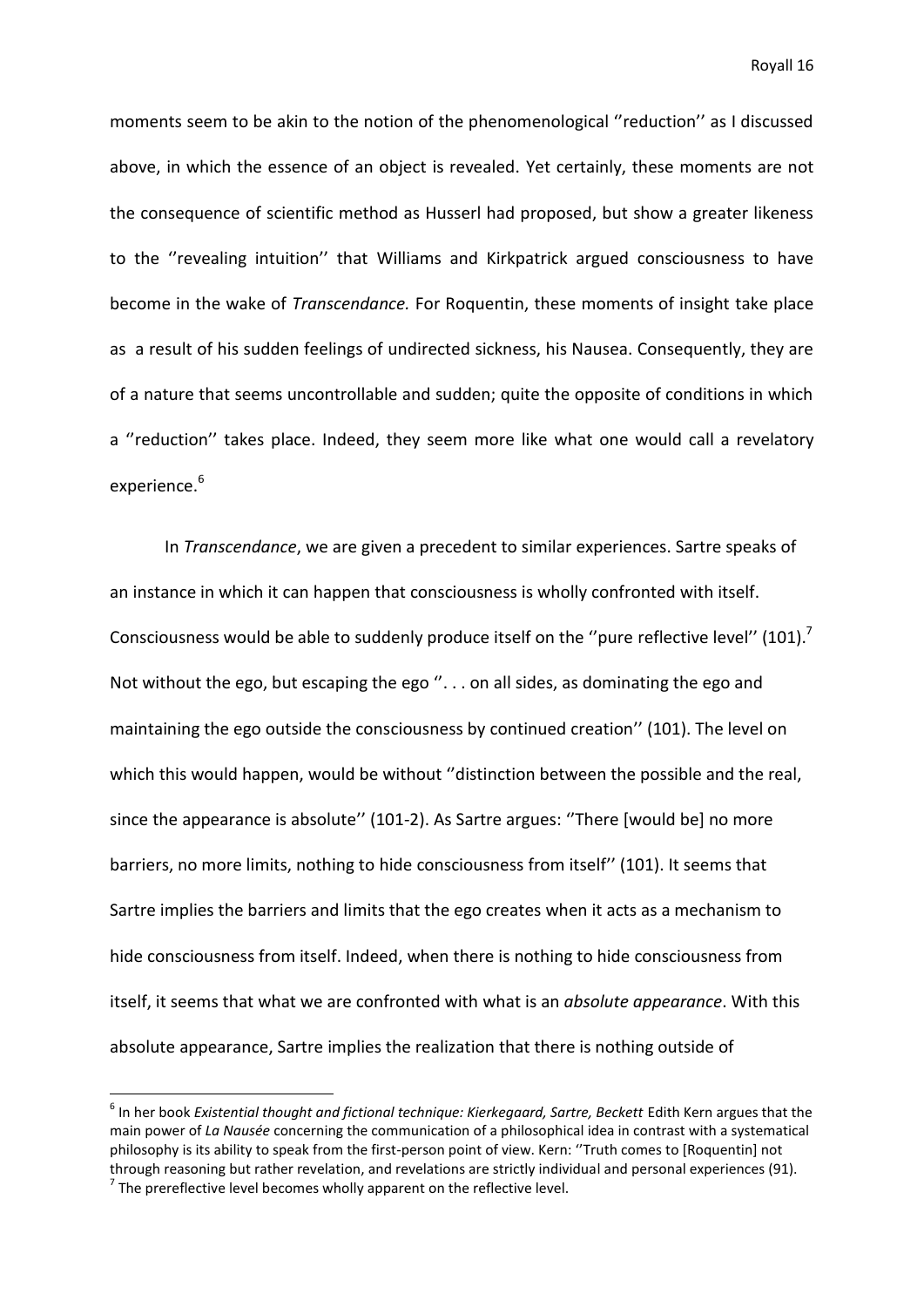consciousness and the objects for consciousness. This is what we will see take place in a similar form in *La Nausée*.

The consequences of this state are the following according to Sartre: ''Then consciousness, noting what could be called the fatality of its spontaneity, is suddenly anguished: it is this dread, absolute and without remedy, this fear of itself, which seems to us constitutive of pure consciousness. . .'' (102). The spontaneous state of consciousness, in which "reduction" suddenly takes place and consciousness is confronted with itself, is "... an anxiety that is imposed on us and which we cannot avoid: it is both a pure event of transcendental origin and an ever possible accident of our daily life'' (102). It is, according to Sartre, proof of the inefficiency of the ego to hide the true nature of consciousness. This dread of consciousness for itself is important, as its origin is found in the absolute freedom that an empty consciousness implies. This freedom is something Roquentin comes to understand on a personal level, along with the sense of dread described in *Transcendance:* ''All is free, this park, this city and myself. When you realize that, it turns you heart upside down and everything begins to float..." (Sartre 131).

As I will show, in *La Nausée,* the dread of this freedom, the dread of the nature of pure consciousness, is translated into a threatening description of existence. Existence, as the opposite of consciousness, confronts Roquentin with the being, or rather non-being, of his own consciousness. One of the most lucid examples of a revelatory experience in *La Nausée* takes place during the scene in which Roquetin observes the root of a chestnut tree. It is within this experience that we can analyze the exact dynamics between his consciousness and the existence he is conscious of.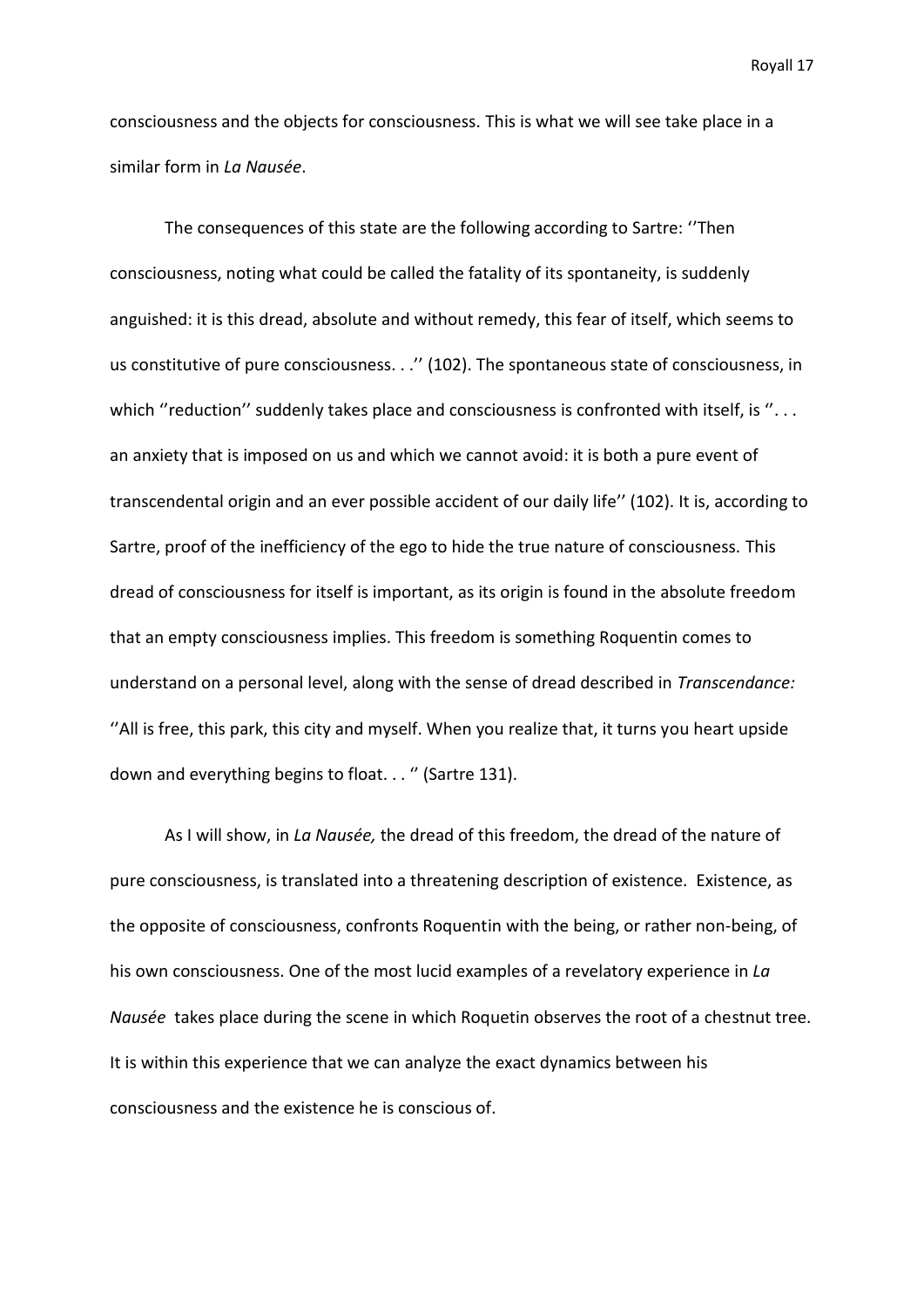While he observes a root in the park, Roquetin realizes that words and concepts, the human tools to rationally organize and appropriate the world around him, start to fail his attempts to describe that which is before him. Yet for Roquetin the root escapes the nature of human concepts: ''. . . I felt the word deflating, emptied of meaning with extraordinary rapidity . . . is it *more* than black, or *almost* black?'' (130). Roquentin attempts to define the qualities that are specific to the phenomenon only, yet finds nothing specific to it, except that it exists.

Only at the end does Roquentin fully understand the exact nature of the other side of this opposition; consciousness: ''There is knowledge of consciousness. It sees through itself, peaceful and empty between walls, freed from the man who inhabited it, monstrous because empty'' (171 Sartre). The ''I'', seems to have disappeared: ''Now when I say ''I,'' it seems hollow to me''(170 Sartre). It is important to emphasize that Roquentin's realization of the nature of his consciousness is a development. Intuition has been revealing this to Roquentin all along, yet it has taken this journey to understand what is being revealed. The essence of objects is that they exist, the essence of consciousness is that it is empty. Apparently, this becomes the main discovery of the revealing intuition: this distinction between the intentional and the non-intentional. Existence, as we will see, as the nonintentional counterpart of consciousness, functions as an antagonist. It does not so much propel the narrative in itself, yet it does express where this propulsion lies; in the nature of consciousness.

Essential for the non-intentional part of this opposition is its contingency. As Roquentin realizes during his experience of the root, ''the essential thing [concerning existence] is contingency''(131). Contingency, as Roquentin argues, means ''that one cannot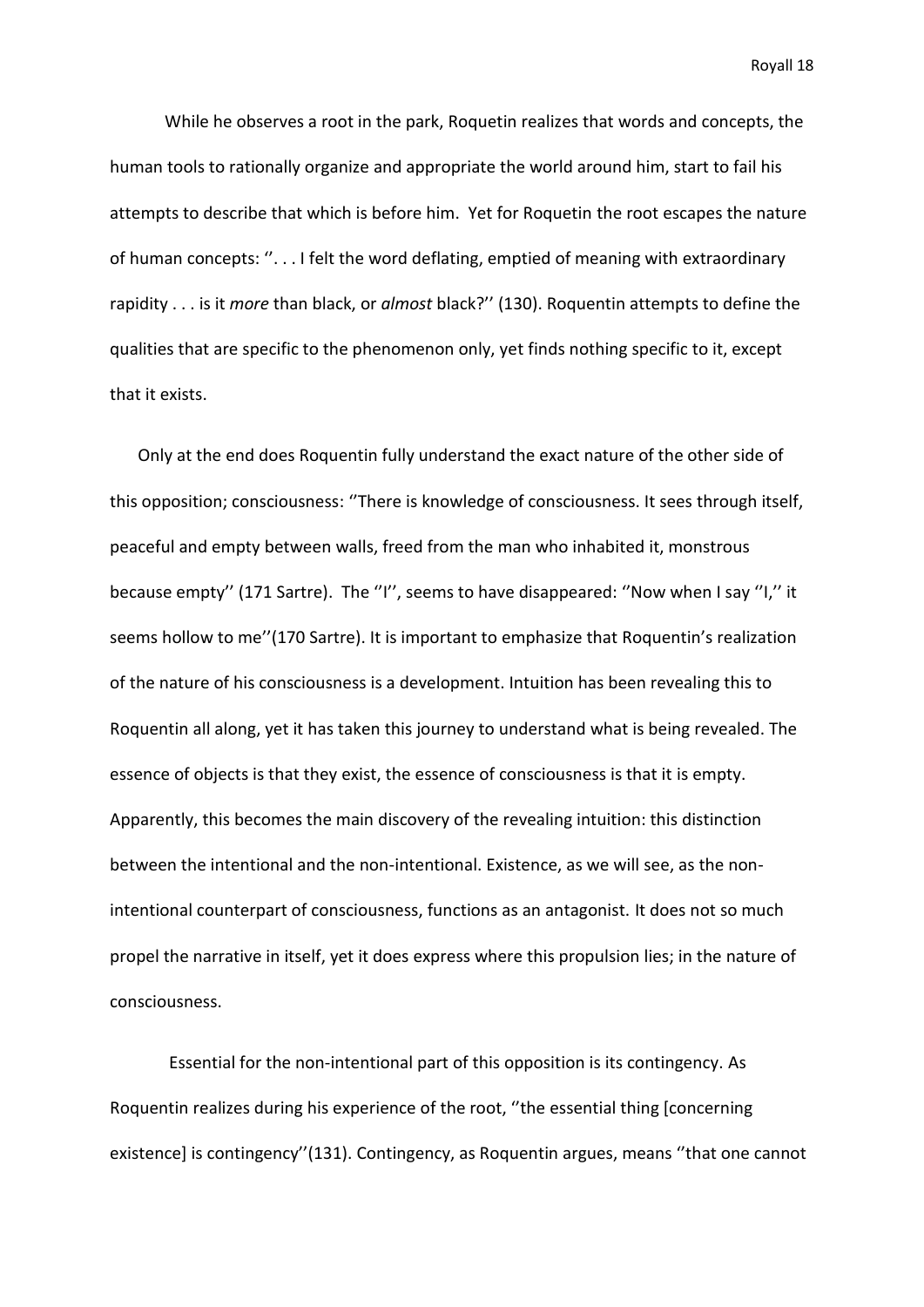define existence as necessity. To exist is simply *to be there*; those who exist let themselves be encountered, but you can never deduce anything from them'' (131). Contingency thus means the absence of necessity, and designates the coincidence and fundamental absurdity of existence. What follows from contingency of existence for Roquentin is the realization that ''All is free, this park, this city and myself'' (131). This freedom, observed in the contingency of existence, is the core insight of Roquentin's search for truth. It is from this freedom that he must invent a positive form of being.

As I will show, the violence that we observed in the scene with the Self-Taught Man, is closely related to *how* Roquentin comes to this insight. In other words: it is closely related to how the narrative proceeds. As we will see, the narrative progresses along the dynamics that take place between Roquentin's consciousness and existence. It is within this dynamic that existence is portrayed as violent.

#### 3.2. The Paradoxal Relationship and Transgression

Exemplary of the complications within the relationship between existence and consciousness is, as I have mentioned, Roquentin's revelatory experience with the root of the chestnut tree. Kern refers to this moment as an instance of paradoxal oneness (Kern 96). What makes this passage so interesting is its detailed description of the dynamics between Roquentin's consciousness and its object, much like a phenomenological ''reduction''. All existence outside that of consciousness and the object of consciousness are temporarily absent. Roquentin is strictly conscious of the root he perceives. Yet within this deep sense of consciousness the prereflective level, which I have discussed above, becomes apparent on the reflective level. In other words, Roquentin becomes aware of the workings, even the nature, of his own consciousness. The opposition between consciousness and its object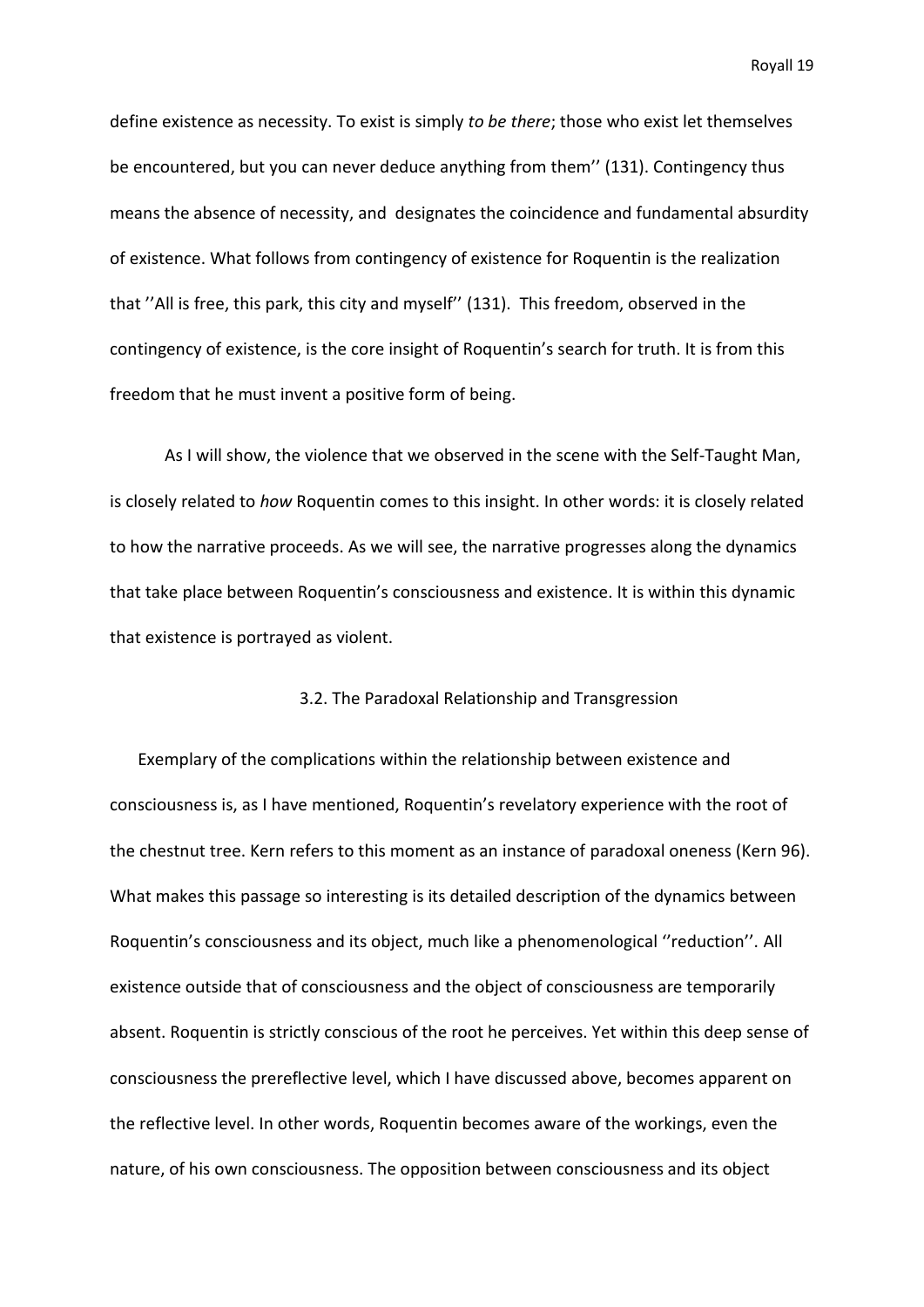becomes pungently clear. Similarly, the problematic relationship between these two oppositions becomes apparent. The passage deserves to be quoted in length, as reading it reminds one of its sheer explicitly:

How long will this fascination last? I was the root of the chestnut tree. Or rather I was entirely conscious of its existence. Still detached from it--since I was conscious of it- yet lost in it, nothing but it … it was impossible for something to come *after* that moment. I would have liked to tear myself from that atrocious joy, but did not even imagine it would be possible; I was inside; the black stump did *not move…*I could neither accept nor refuse it. At what cost did I raise my eyes? Did I raise them? Rather did I not obliterate myself for an instant in order to be reborn the following instant with my head thrown back and my eyes raised upward?…Existence is not something which lets itself be thought from a distance: it must invade you suddenly, master you, weigh heavily on your heart like a great motionless beast—or else there is nothing more at all . (Sartre 131)

As we have seen, Sartre concludes at the end of *Transcendance* that consciousness is ''liberated'' and ''purified'' from all objects (Sartre 93). Yet here, existence literally surges *into* Roquentin's consciousness. Roquentin *becomes* the root. This *becoming,* though, is ambiguous, for immediately after Roquentin writes ''I was the root of the chestnut tree'', he distances himself from this statement, just like his being of the root distances himself from the root. Roquentin is detached from the root, ''yet lost in it, nothing but it''. Herein lies the complexity; Roquentin's oneness with the root is 'paradoxal'. How then are we to interpret this 'paradoxality'?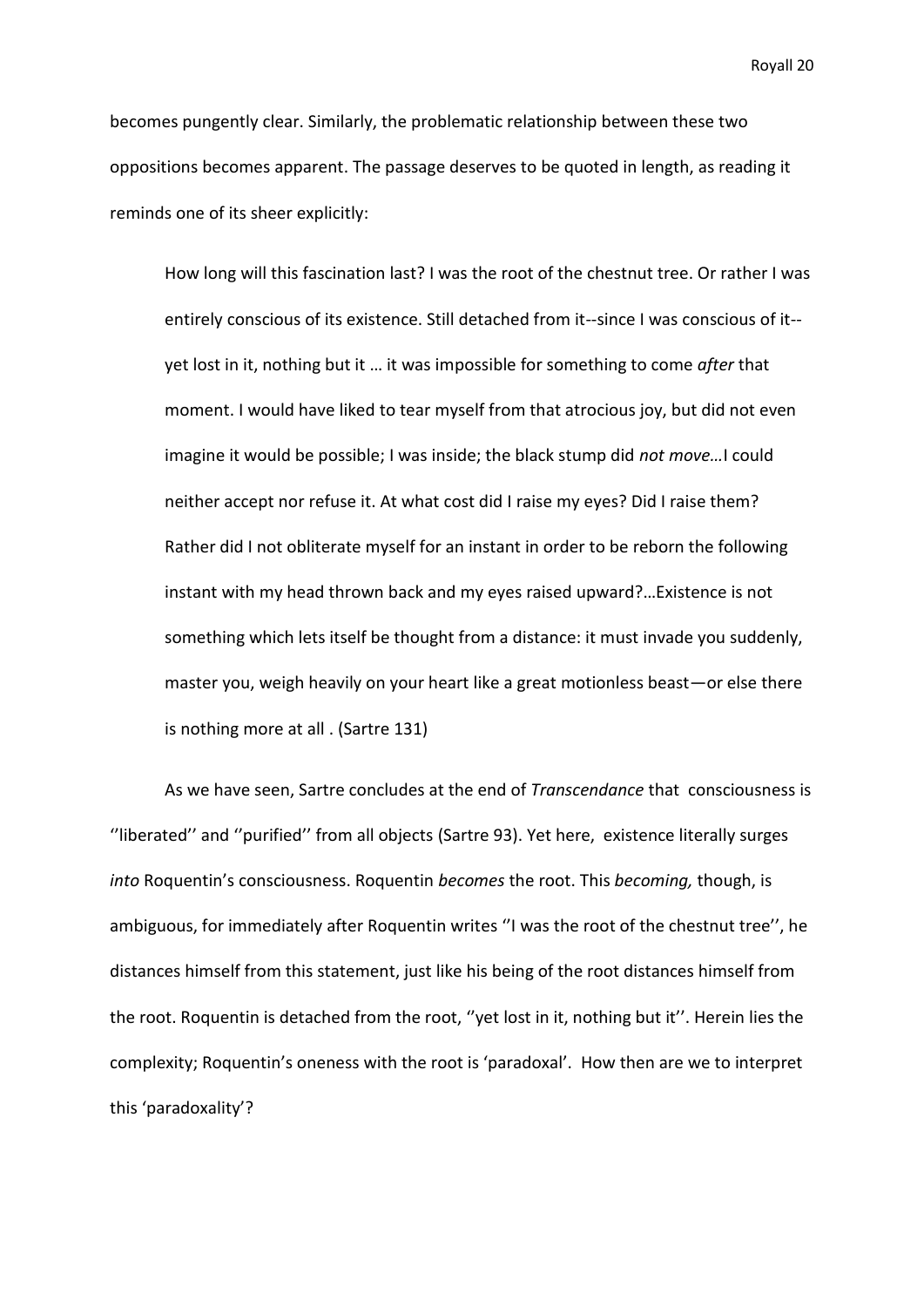Edith Kern has offered an interesting analysis of Roquentin's encounter. As she argues, Roquetin's realization of the absurdity of the root is also his realization of the absurdity of existence: ''his profoundest experience of fundamental absurdity is . . . also his most deeply felt consciousness of existence, of its fullness, its inescapability, and of his own partaking of it'' (96). As she continues: ''out of this oneness is born, paradoxically, Roquetin's awareness of himself as a part and yet a separate part of existence'' (96).<sup>8</sup> Kern explains the occurrence as Roquentin having a momentary sensation of the prereflective consciousness (Kern 96).

This seems like a correct observation, as during our analysis of *Transcendance* we have seen that in the prereflective consciousness there is no "I"; only consciousness and the object of consciousness. Moreover, it correlates with consciousness as a revealing intuition showing existence at its most basic level. Yet Kern proceeds to explain Roquentin's beingpart-of-existence in the opposition of body and consciousness. The paradox, according to Kern, lies in Roquentin being both existing body as non-existing consciousness. This is a valid analysis as it accounts for the emphasis of the physical quality of Nausea, which precedes Roquentin's mental understanding of the nature of existence and consciousness. Yet by focusing on this division between body and consciousness, Kern seems to take for granted the complicated nature of consciousness itself.

Indeed, as an existent, Roquentin's body is contingent to all other existents, and its relation to consciousness and importance to Roquentin's identity is part of what is being developed here.<sup>9</sup> But if it is correct that the momentary sensation of the prereflective

 $^8$  Kern focuses on the body. The difference between my interpretation and Kern's is that I focus on the nature of consciousness as intentional.

<sup>9</sup> Indeed, *The Stanford Encyclopedia of Philosophy* also emphasizes that the ''physical quality'' of Nausea must not be overlooked. It is something that Sartre would later call 'the body for-itself'. Yet to elaborate this side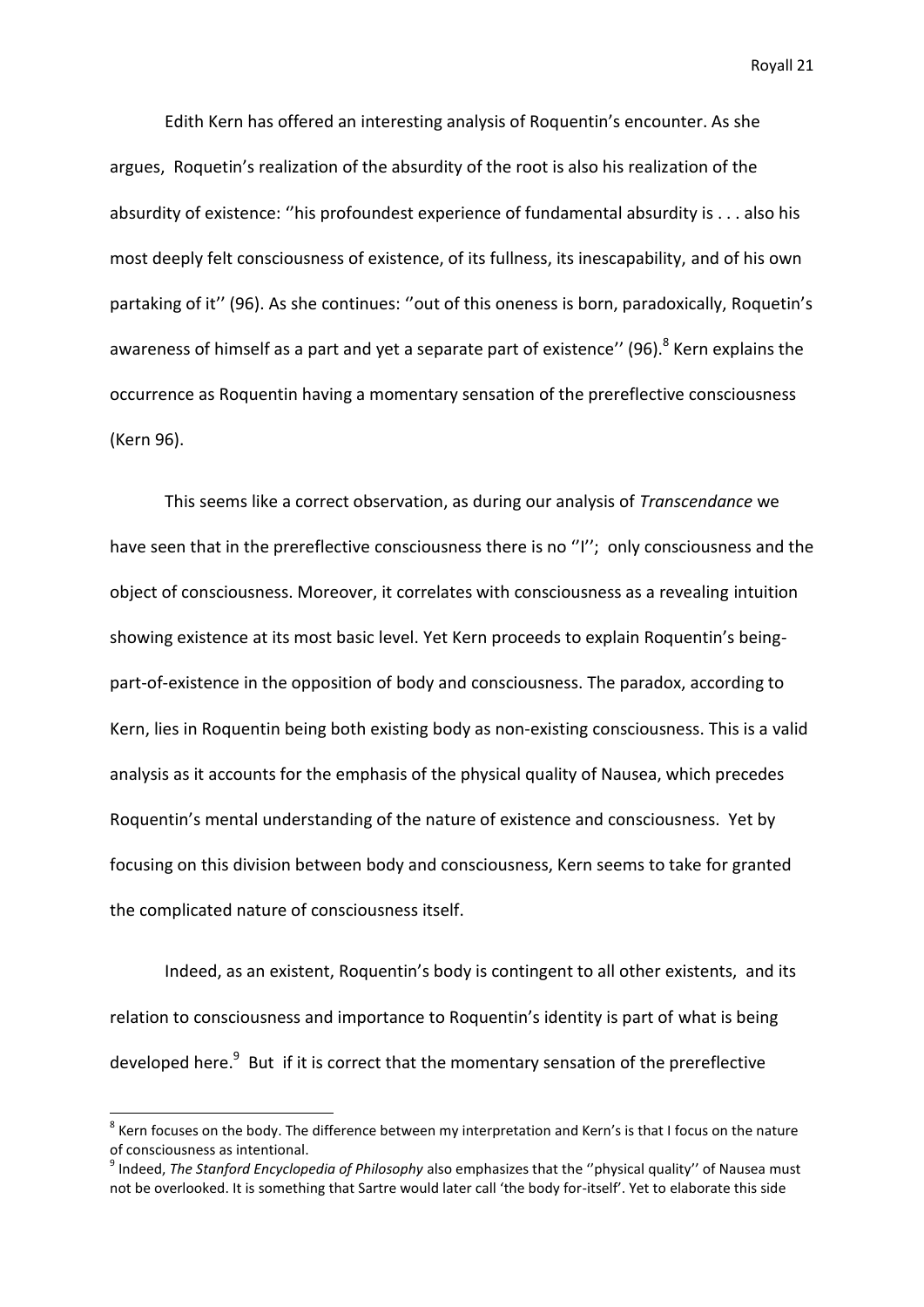consciousness brings along this paradoxal oneness, as Kern argues, it would be more obvious to locate the core of this paradox within the complicated relation of consciousness to existence; rather than jumping ahead to the problematic being of the body, which seem more an effect of this relationship.

In Roquentin's moment of revelation, Roquentin is in a state of extreme awareness of the workings of his own consciousness. This is the heart of the paradox that takes place. Not within the opposition between Roquentin's consciousness and his body does the problem lie, but within the problem of his consciousness being nothing but a relation to this root, and thus, essentially empty.

Roquentin experiences what Sartre would call full positional awareness of the root, the term Sartre uses to imply a full direction of consciousness at its object. As his consciousness is fully directed at the root, it leaves nothing else in his consciousness except its object. At the same time, positional consciousness also implies a complete objectification of the root.<sup>10</sup> Which means, as Roquentin describes it, he was detached from the root *because* he was consciousness of it. Like the example in *Transcendance* when consciousness is confronted with itself, we might say that Roquentin suddenly experiences the prereflective state of consciousness on the reflective level. Consequently he is confronted with the *absolute appearance* that Sartre refers to. For Roquentin, the root *is* the world at that moment. He is completely alone with the root, and consciousness of it.

here would take too long. For a detailed analysis of the body in *La Nausée*, see Kern, especially p.91-8. Even though Nausea is a bodily process, my preferred interpretation goes towards seeing consciousness and nonconsciousness as the fundamental problem. Only in the chronology of Roquentin's discovery of the truth of existence does Nausea come before consciousness. In other words, the facticity of the body awakens Roquentin to the facticity of his consciousness. Without the distinction between consciousness and existence, the problem of the body would be of no importance.

<sup>10</sup> The example given in our discussion of *Transcendance* clarifies this movement. When I am fully conscious of a tree, this implies I am not that tree. That tree is an object of my consciousness.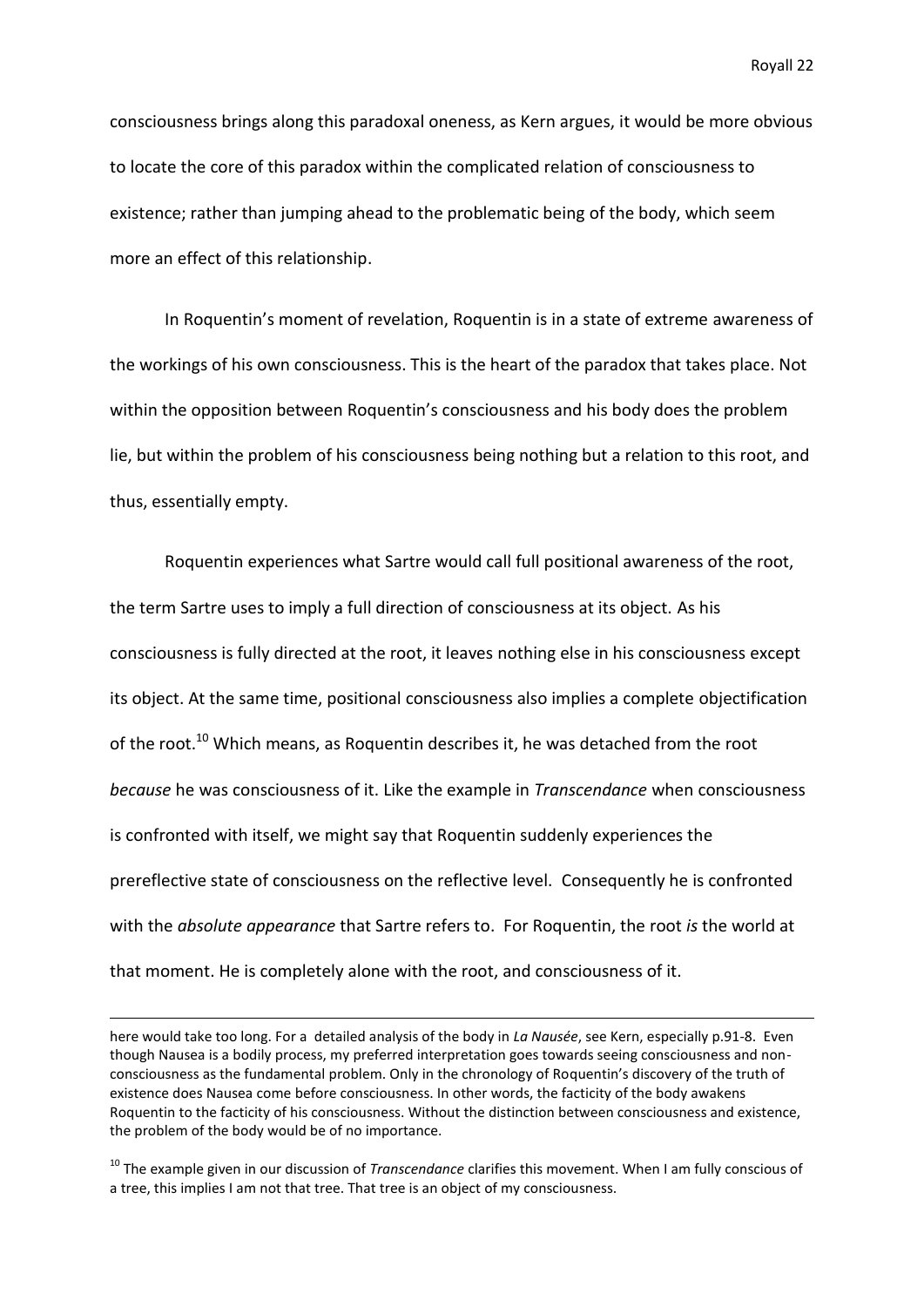The absolute character of Roquentin's experience becomes clear when we analyze what happens between the opposition of consciousness and existence. Two completely contradictory movements seem to take place within Roquentin's concrete experience of the root. On one side, the distinction between Roquentin and existence seems to be obliterated; Roquetin *is* the root. On the other side, exactly this obliteration intensifies the contrast between Roquetin and the root. Consciousness on one side, its object on the other are separated in their unification. When Roquentin becomes fully consciousness of the root, the root literally crosses the boundary between consciousness and existence.

This leads to an interesting question. In Roquentin's experience, is the distinction between the two manifested by the grace of existence transgressing the boundary of consciousness? In other words: does the boundary exist because it is broken? I realize this question might seem like solving a paradox with another paradox, and therefore slightly indulgent. Yet, as I will show, the answer to this question will teach us much about the function of this paradox on the level as a fictional tool. In other words, on what this paradox *does* in the text.

The fact that existence takes an almost complete hold of consciousness in Roquentin's experience might seem contradictory to Sartre's argument in *Transcendance*  that consciousness is empty and all objects transcend consciousness. Part of Sartre's effort was to show the exact opposite of what seems to happen: that objects are never immanent in consciousness, always outside of it. Yet what happens to Roquentin is more understandable than it appears. As we have seen, the fundamental intentionality of consciousness defines it as a relation to existence. This relation is to its very core interdependent. To track back to *Transcendanc*e once again, Sartre's placement of the ego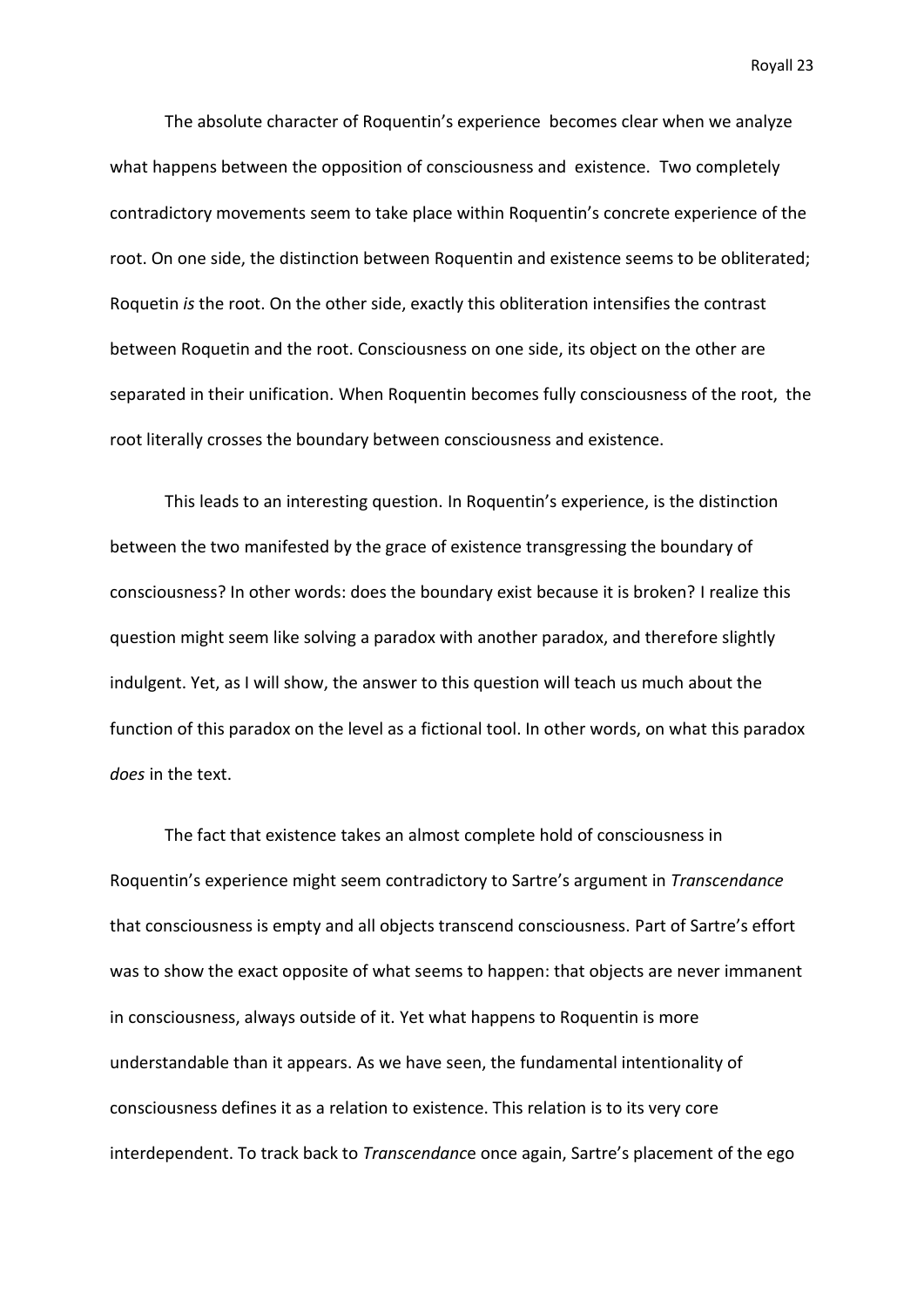outside of consciousness had made the opposition between subject and object obsolete. What remains is consciousness and its object. Yet the boundaries that separate consciousness from its object are of an inherently different nature than the boundaries that separate the classical subject from the object. Although consciousness is not its object (the object merely provides its content), we can imagine how the boundary that separates consciousness from its object can be experienced as paradoxal. Theoretically, consciousness being empty can be understood. But if there truly is no more 'subject', nothing immanent in one's own consciousness, one's own being; if one's own personality is merely an effect of its surroundings, then this must without doubt pose a problem for oneself. If only at the beginning of this realization. In the concrete reality of Roquentin's life, the emptiness of consciousness poses the problem of how to exist if consciousness is indeed empty; if the subject is dead.

Within Roquentin's experience the paradox of consciousness shows us that existence is portrayed as transgressing the boundary between consciousness and existence. And within this transgression, the boundaries that define consciousness and existence are at the same time defined. Here lies the twist that reaffirms the urgency that a fictional account, told in from the first-person point of view, can communicate. In *Transcendance,* the placing of the ego outside of consciousness had laid the precedent for a philosophy that could not escape the concrete situation of the individual as consciousness in and of the world. Consequently, one might say the theory makes the concrete rise above the theory itself in terms of access to knowledge of the *actual* situation. The transgression that takes place might seem more of a feeling that overcomes Roquentin. Yet its importance in the framework of the novel shows how the tangible experience of existence creates a sense of urgency that reveals the problematic situation of existence on an everyday level.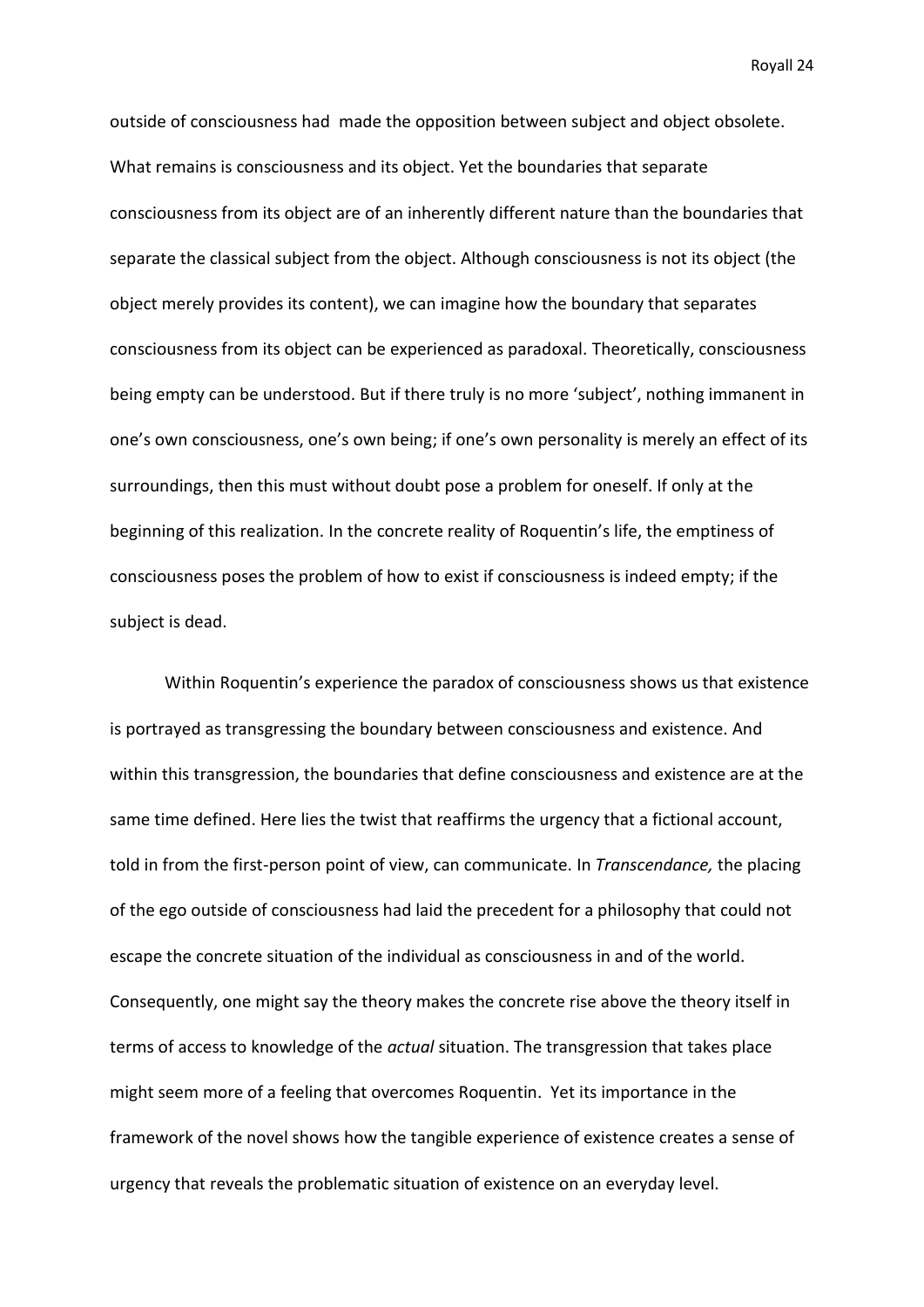How then are we to understand this peculiar instance, in which the act of transgression creates the boundaries that it obliterates at the same time? It seems that we can place it within the context of *Transcendance* and consciousness as it is presented in *La Nausée;* as a synthesis of two (seemingly) contradictory notions: the fact that consciousness gains its contents from its object, and that consciousness of an object implies that it is *not*  this object.

Before I continue and elaborate on the relation between the observations just made and existence as it is described in the larger framework of *La Nausée,* let us take a look at the concept of transgression and how the term has been used in a different context. This in order to dive into this concept of transgression just a little deeper, so we might understand more profoundly what this transgression in *La Nausée* implies.

The concept of transgression has been studied more thoroughly within the work of George Bataille. Bataille's *Erotisme* was published more than two decades after *La Nausée* in 1957. His work was of a major influence on many of the forbearers of post-structuralism such as Jacques Derrida and Michel Foucault. In the context of Bataille, transgression implies the breaking of taboos; sexual, spiritual and physical. Violence and sex are related to each other in the sense that they violate the integrity of limits; the limits of the body. Bataille's work focuses on the relation between the profane and the sacred, and how transgression of limits that are perceived as sacred is in fact integral to the creation of the sacred.<sup>11</sup>

 $11$  In this paper, I was hoping to elaborate on the relation between Bataille's understanding of transgression and the transgression that I have found to be present in *La Nausée*. In my research, I have found that transgression for Bataille retains much of its original significance: as a move that exists between the opposition of the divine and the profane. Much like Prometheus' transgression against the Ancient Greek gods. For Bataille, the breaking of a sacred rule reinforces the sacred. How does this sacredness relate to the sacredness of the subject that is shattered in *La Nausée*? Sadly I was not able to incorporate this into this work, as it is too short. Moreover, both Sartre as Bataille's work is extremely rich and a proper comparative study would require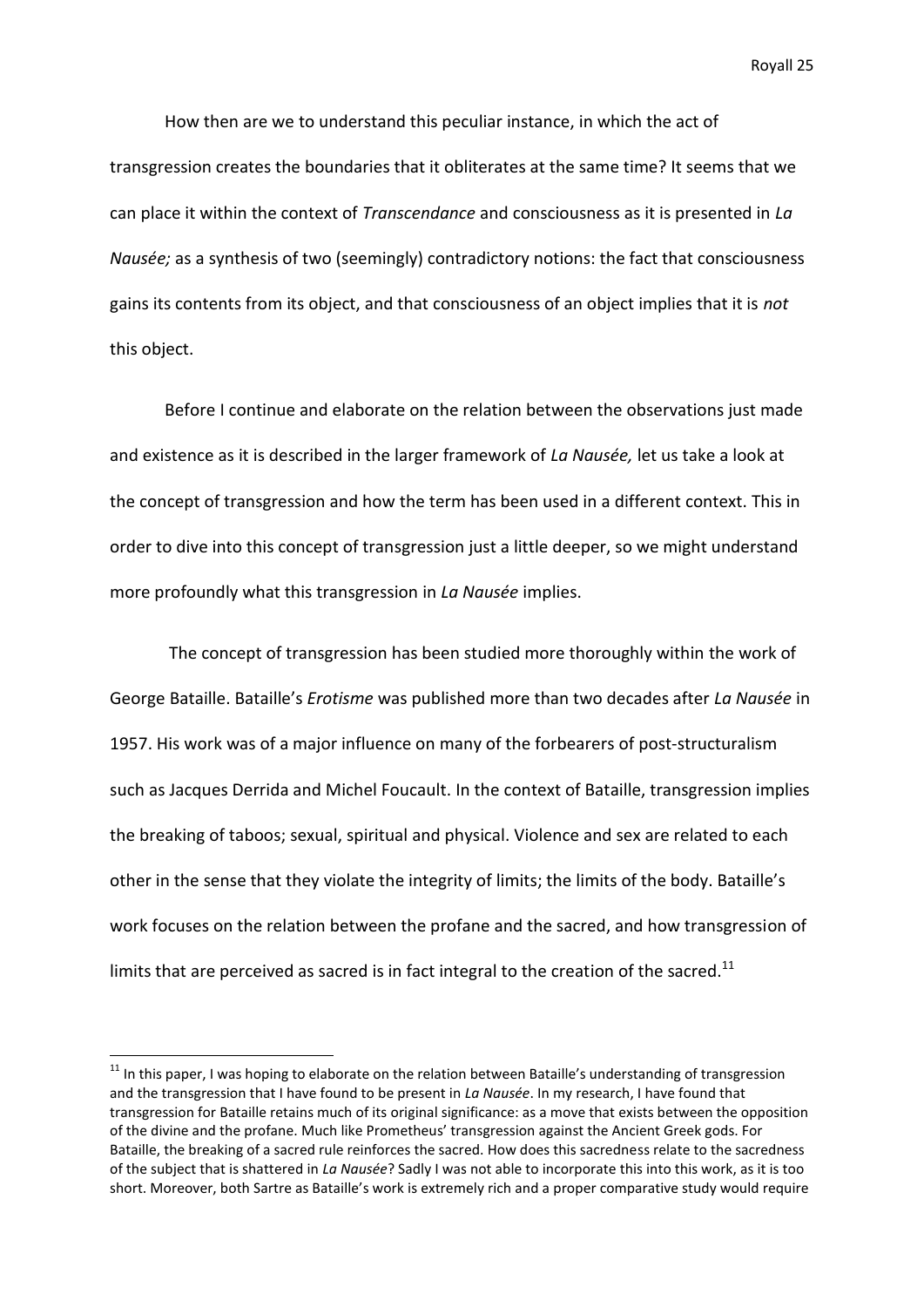At the time that Sartre had evolved his existentialism into a practical philosophy based on dialectical materialism, he famously held Bataille in an extremely low regard.<sup>12</sup> He bitterly dismissed Bataille as ''beautiful soul'', bored to death in its own pure interiority, accusing Bataille of being a mystic attempting to reinvent religion without God (Heimonet and Yang 68). Yet, as Jean-Michel Heimonet and Emoretta Yang show in their article ''Bataille and Sartre: The Modernity of Mysticism'', the early work of Sartre, especially *La Nausée,* shows a greater affinity with Bataille's work than Sartre might have wanted to admit. Sartre judges Bataille on his play with words, his focus on art as an intrinsic goal, and emphasis on time. All of which are major themes in *La Nausée.* 

Although there is not enough space in this paper to elaborate on the actual legitimacy of applying Bataille on Sartre's work, the effect of transgression that we see in Bataille does appear to shine a light on the function of transgression in the paradox we have just discussed. A comparative analysis thus seems justified. The similarities between the emphasis on inner experience as a key to knowledge in both Bataille and Sartre has been noticed by Heimonet and Yang (71). As we have also seen in our discussion of Roquentin's experiences, the acquisition of knowledge through revelation plays a central part in *La Nausée* narrative. ''Each crisis of nausea'', according to Heimonet and Yang, ''begins with the gap between words and things . . .Reality surpasses lexicon . . .Sometimes things are endowed with a ''funny little meaning that surpasses [things]'' (Sartre 190); sometimes they remain just the opposite, ''above all explanation'' (Sartre 183). But these two extremes join

a much more expansive research. I am thus forced to maintain a concept of transgression that signifies mainly what I am researching: the crossing of the boundary between consciousness and non-consciousness.

<sup>12</sup> For more information on Sartre's evolution from the existentialism of *L'Être et l'Néant* to an existential philosophy of *engagement* on the left side of the political spectrum see Sartre's *Critique de la raison dialectique* (1960). This work also shows how Sartre developed an explicit view on violence which would be interesting to compare with my interpretation of *La Nausée* in the future.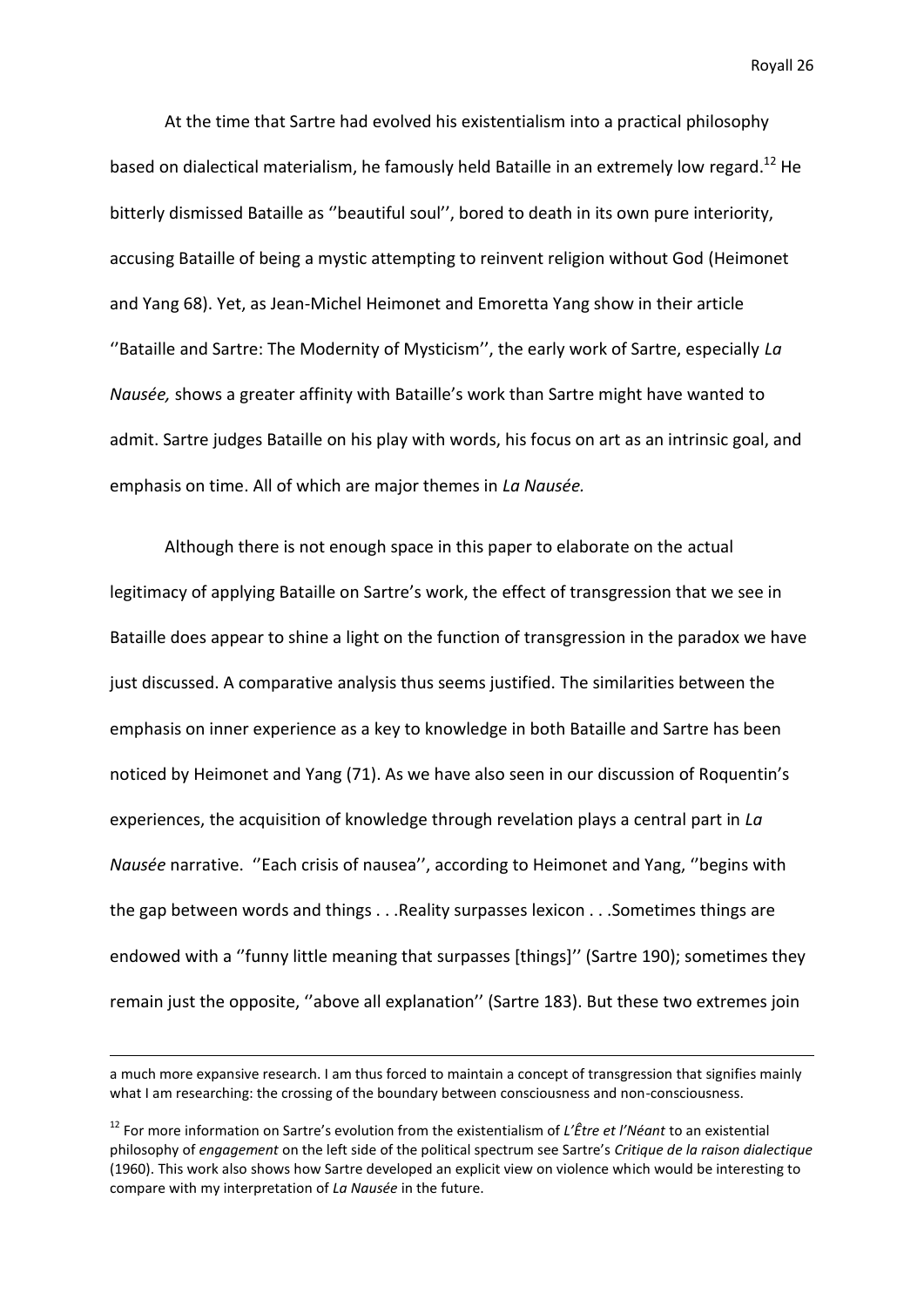up again to circumscribe an ineffable space of meaning, resistant to intellection'' (Heimonet and Yang 71).

The transgression that we have observed in Roquentin's crucial encounter with the root can be interpreted as part of the expression of this ''ineffable space of meaning, resistant to intellection''.<sup>13</sup> In other words, this seems to be its function on a the level of *La Nausée* as a work of fiction. It is also one of Roquentin's central acquisitions of knowledge. For Bataille too, the ultimate inner experience implies transgression of boundaries to take place. Yet not the boundary between consciousness and existence, as for Roquentin, but the boundary that separates the religious from the taboo. The equilibrium that exists between the religious and the profane depends, according to Bataille in his *L'Érotisme*(1957), on the transgression of sacred prohibitions:

Knowing that this balance [between prohibitions and transgressions] exists is not in itself enough. Knowledge of eroticism or of religion demands an equal and contradictory personal experience of prohibitions and transgressions. . . [transgression] suspends a taboo without suppressing it. (Bataille 35)

These two oppositions, the sacred and the profane, are thus intimately related. Just like in the experience of Roquentin, the interdependence of two oppositions is manifested in the act of transgression. The sense of the interdependence that transgression entails is clarified vividly by Michel Foucault in a vibrant metaphor, referring to Bataille in his ''Preface to Transgression'':

 $13$  For further reading on Bataille and transgression as the as the expression of the unknown (in the poststructuralist sense) see Suzanne Guerlac, ''*Bataille in Theory: Afterimages.''*.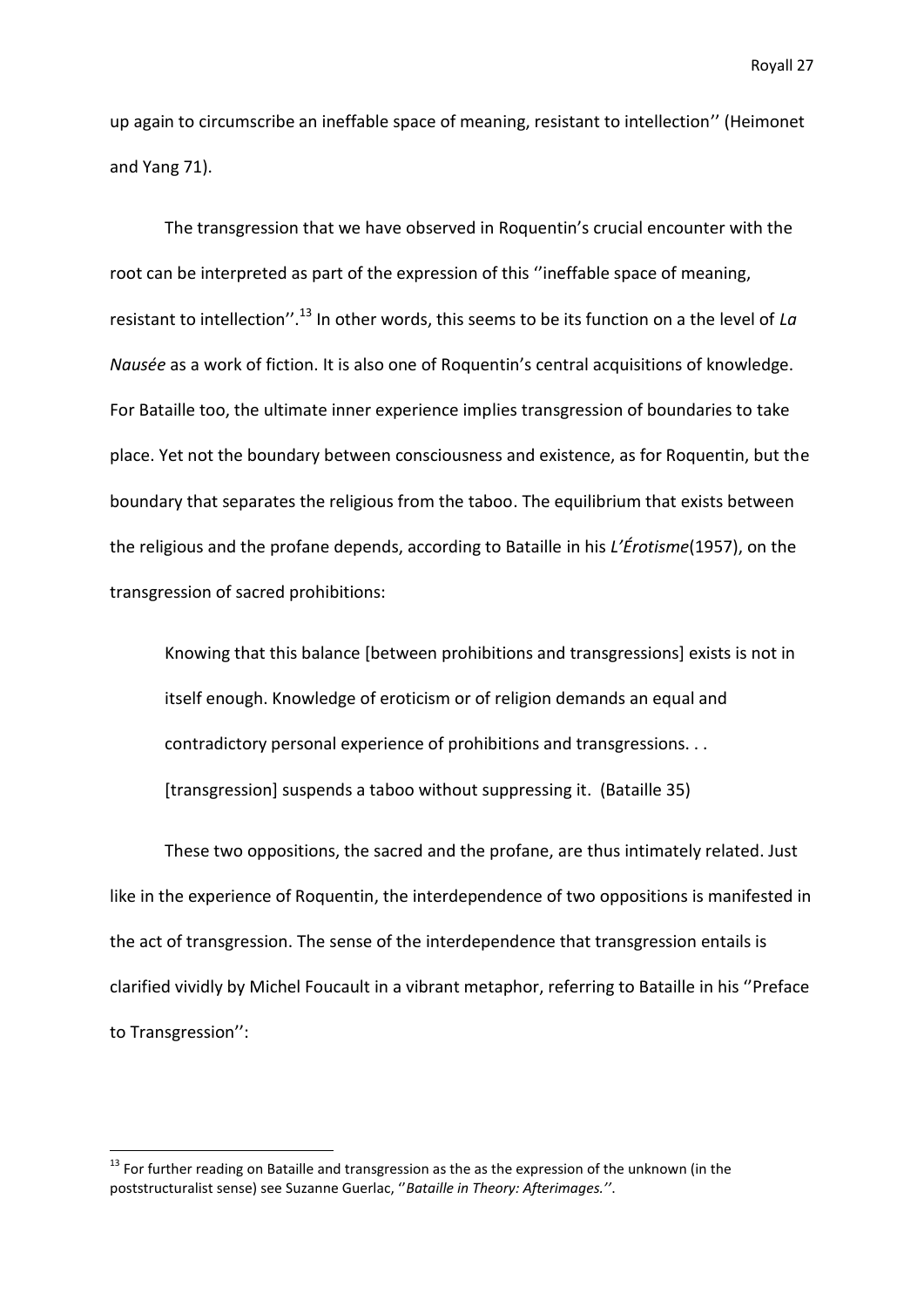Transgression, then, is not related to the limit as black to white, the prohibited to the lawful, the outside to the inside, or as the open area of a building to its enclosed spaces. . . Perhaps it is like a flash of lightning in the night which, from the beginning of time, gives a dense and black intensity to the night it denies, which lights up to the night from the inside, from top to bottom, and yet owes to the dark the stark clarity of its manifestation, its harrowing and poised singularity; the flash loses itself in this space it marks with its sovereignty and becomes silent now that it has given a name to obscurity. ( Foucault 35)

Observing the concept of transgression as it is used in the context of Bataille thus gives us the tools to explicate more accurately the nature of the transgression that takes place in *La Nausée*. For Bataille, pure transgression, or 'eroticism' is a goal in itself. <sup>14</sup> Yet in *La Nausée* transgression seems to function as a mechanism that synthesizes the spaces that have become "resistant to intellection". We might go further and argue that transgression is a movement that can create a space in which the paradox of a relation can be expressed, while lending to this space a sense of urgency.

What I wish to imply with the sense of urgency that transgression creates is its relation to sex and violence that is present, as I will show, in *La Nausée*. For Bataille, violence and sex imply transgression because both acts violate the limits of the body. The erotic and the violent are intertwined in their ability to create an experience close to death; an ultimate spiritual experience. Death, as the definitive continuity (and transgression), is understood by Bataille as the teleology of the discontinuous beings humans are (Bataille 11-25).<sup>15</sup> Likewise, the semantic connection between transgression in the metaphysical sense, as we see

**.** 

 $14$  For more information on 'pure transgression' see Foucault's "Preface to Transgression".

<sup>&</sup>lt;sup>15</sup> For further reading on the opposition between continuity and discontinuity see Bataile's introduction to L'Érotisme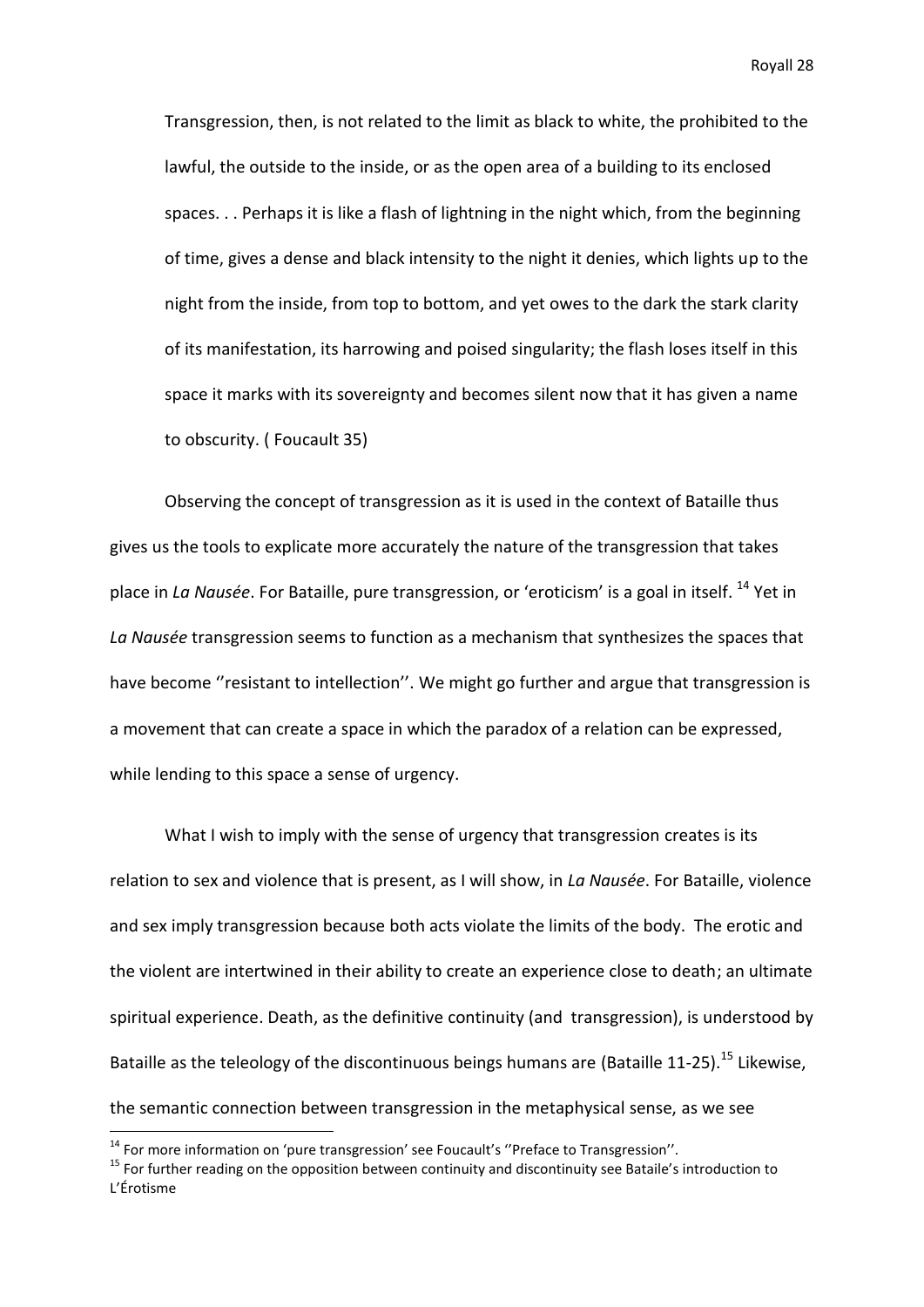happening in Roquentin's experience of the root, and transgression in the sense of violence and sex is apparent in the manner in which Roquentin describes existence in *La Nausée.* As we have seen, Roquentin, in his experience of the root, describes existence as ''not something which lets itself be thought from a distance: it must invade you suddenly, master you, weigh heavily on your heart like a great motionless beast—or else there is nothing more at all'' (131). Existence not only breaks the boundary between consciousness and existence, but does so with force, invading Roquentin's very being like a 'beast'.

Like Bataille sees transgression as ultimately (in death) reconciling the discontinuous with the continuous thus making all 'one' again, existence, for Roquentin, threatens to make all into a homogenous mass. One of the scenes in which sex, violence and the threat of homogeneity explicitly come together is when Roquentin has returned from his visit to Anny in Paris, the trip he took after his encounter with the root of his chestnut tree.

Roquentin stands on top of the hill that towers above Bouville, and watches the ''grey shimmering of Bouville'' at his feet (158). What he sees before him is a hopeless heap of superfluous existence contrasted with the safe and naïve lives he knows the inhabitants below live. Like the Self-Taught Man, they believe that the world ''obeys fixed and unchangeable laws'' (158). Yet Roquentin describes existence as a 'great vague nature'; lawless, unpredictable and outside of humanity's control (158). It is a time bomb waiting to exercise its force. Yet at the same time, it has already happened; it has already infiltrated everything . As Roquentin mentions earlier on in the narrative, this is the ''great menace [that] weighs over the city" (80).

What Roquentin sees, or imagines, is the threat of this menace becoming concrete. Roquentin asks himself: ''What if something were to happen?'' (158) He sketches a scene in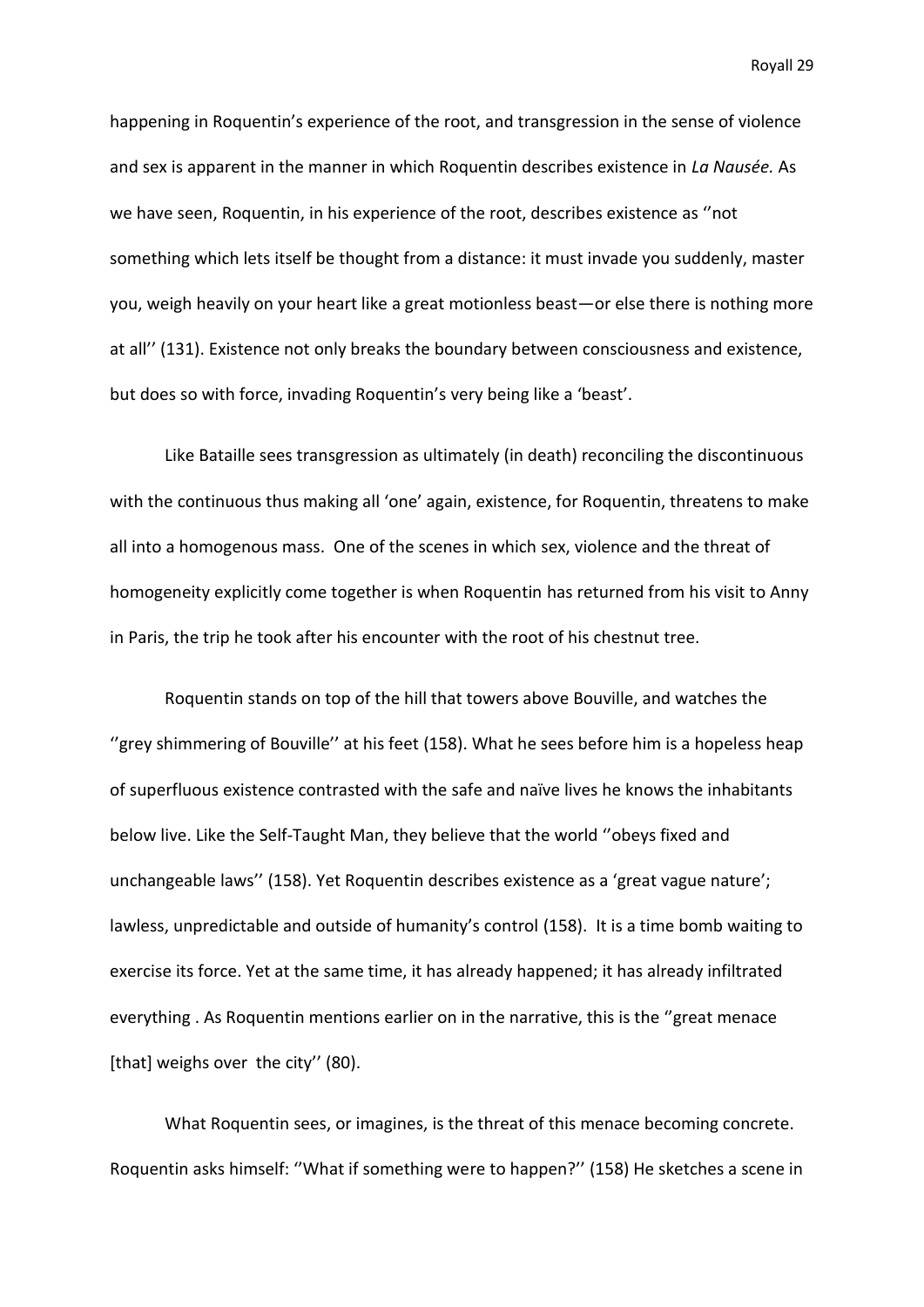which existence effortlessly flows into existence; the true superfluity of existence becoming reality. Superfluity, I might add, refers back to the loss of Roquentin's ability to describe existence in preset forms. The boundaries that conceptual thinking dictate are no longer there, existence merely *is.* Consequently, it is here also portrayed as boundless: Bodies morphing, eyes popping up where they are not supposed to, rags of ''writhing flesh rolling in the gutter, spasmodically shooting out spurts of blood'': ''Men all alone, completely alone with horrible monstrosities'', tongues becoming enormous, live centipedes, rubbing their legs together and scraping palates. ''Birds will fly around these birch trees and pick at them. . . Sperm will flow slowly, gently, from these wounds, sperm mixed with blood, warm and glassy with little bubbles'' (159). Or else, Roquentin concludes, ''nothing like that will happen ... but one morning people will open their blinds and be surprised by a sort of frightful sixth sense, brooding heavily over things and seeming to pause. Nothing more than that ''. When they, the inflicted Bouvillians, pass by, ''I'll [Roquetin] shout: ''What's the matter with your science? What have you done with your humanism? Where is your dignity?'' I will not be afraid—or at least no more than now. . . Existence is what I am afraid of'' (159).

In this apocalyptic prediction, the reality that Roquentin has discovered concerning existence is described in a manner in which, along with the boundaries of existence, the distinction between possibility and metaphor has disappeared. The transgressive aspect of existence has become a concrete reality. The allusion to sperm, wounds and flesh manifests the connection between the penetrative act of sex and integrity of the bodily limits. What frightens Roquentin is existence, because existence is the evidence of contingency, and thus, freedom being absolute. On this level then, it runs parallel with Sartre's description of the inherent anguish of consciousness that becomes apparent when it is confronted with the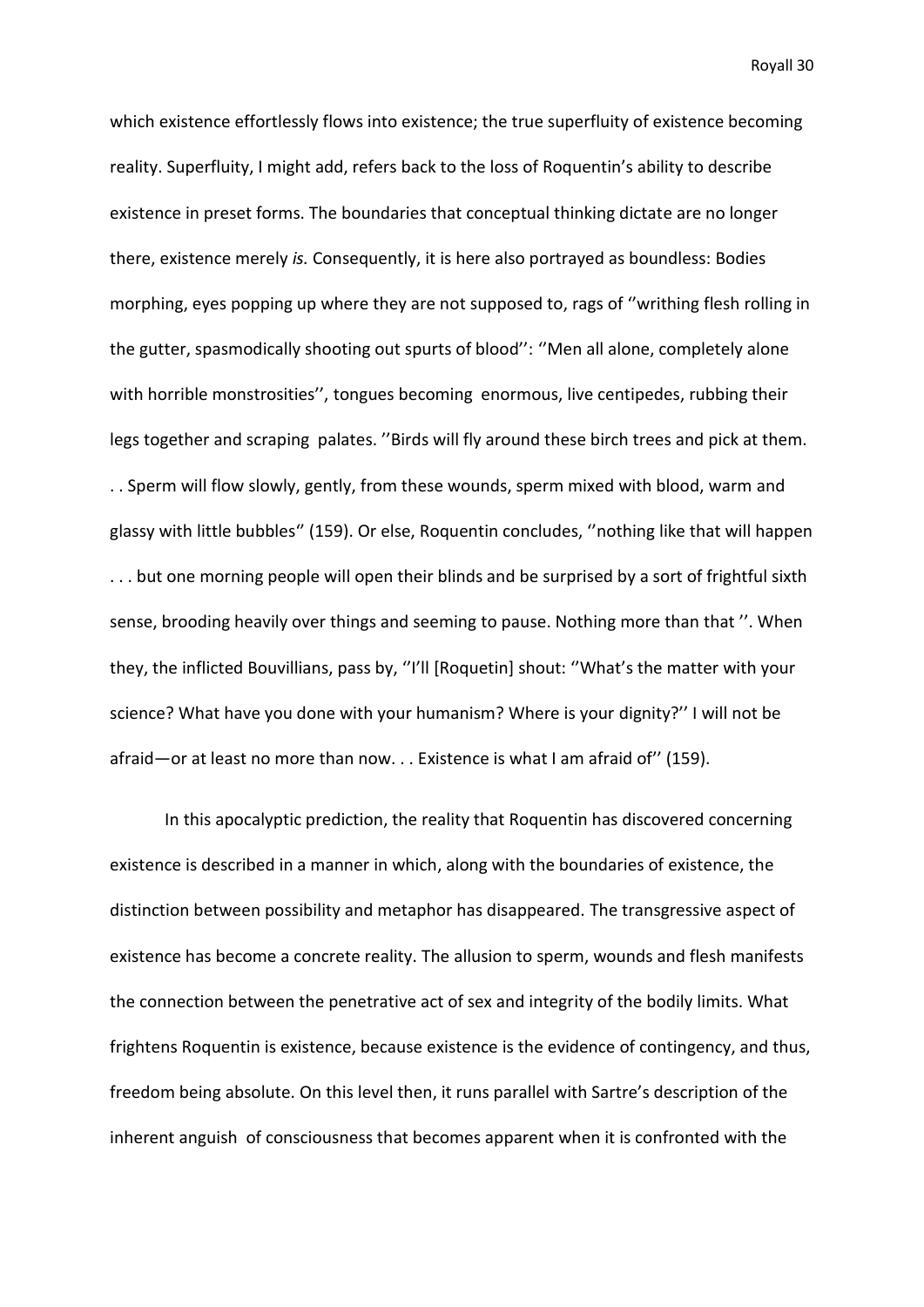*absolute appearance*; when the nature of consciousness becomes apparent for consciousness itself.

Yet the fright that existence causes Roquentin is different from the ecstasy that Bataille argues the near experience of absolute continuity (transgression) brings about. For Roquentin, the transgressive aspect of existence threatens his distinction from this very existence; a passive substance, a conglomeration of objects that contradicts the spontaneity of his consciousness. The sovereignty of his consciousness, that which separates him from the homogeneity of existence, is at stake. And as the ending of *La Nausée* implies, it is exactly the pursuit of the opposite of this contingent mass which holds the promise of a bearable life. The act of writing a novel, a fictional world, would allow Roquentin to remember his life ''without repugnance'' (178):

Another type of book. I don't quite know which kind—but you would have to guess, behind the printed words, behind the pages, at something which would not exist, which would be above existence. A story, for example, something that could never happen, an adventure. It would have to be beautiful and hard as steel and make people ashamed of their existence. (Sartre 178)

Indeed, what allows Roquentin to take hold of existence, or rather, we might argue, to conquer his antagonist, is the capacity of consciousness to transcend the given; to create meaning. The capacity which, as we have seen, is integral for Sartre's theory of consciousness in *Transcendance.* Roquentin places the emphasis on his planned work of fiction to save him in hindsight: ''Perhaps one day, thinking precisely of this hour, of this gloomy hour. . . perhaps I shall feel my heart beat faster and say to myself: ''That was the day, that was the hour, when it all started.'' And I might succeed—in the past, nothing but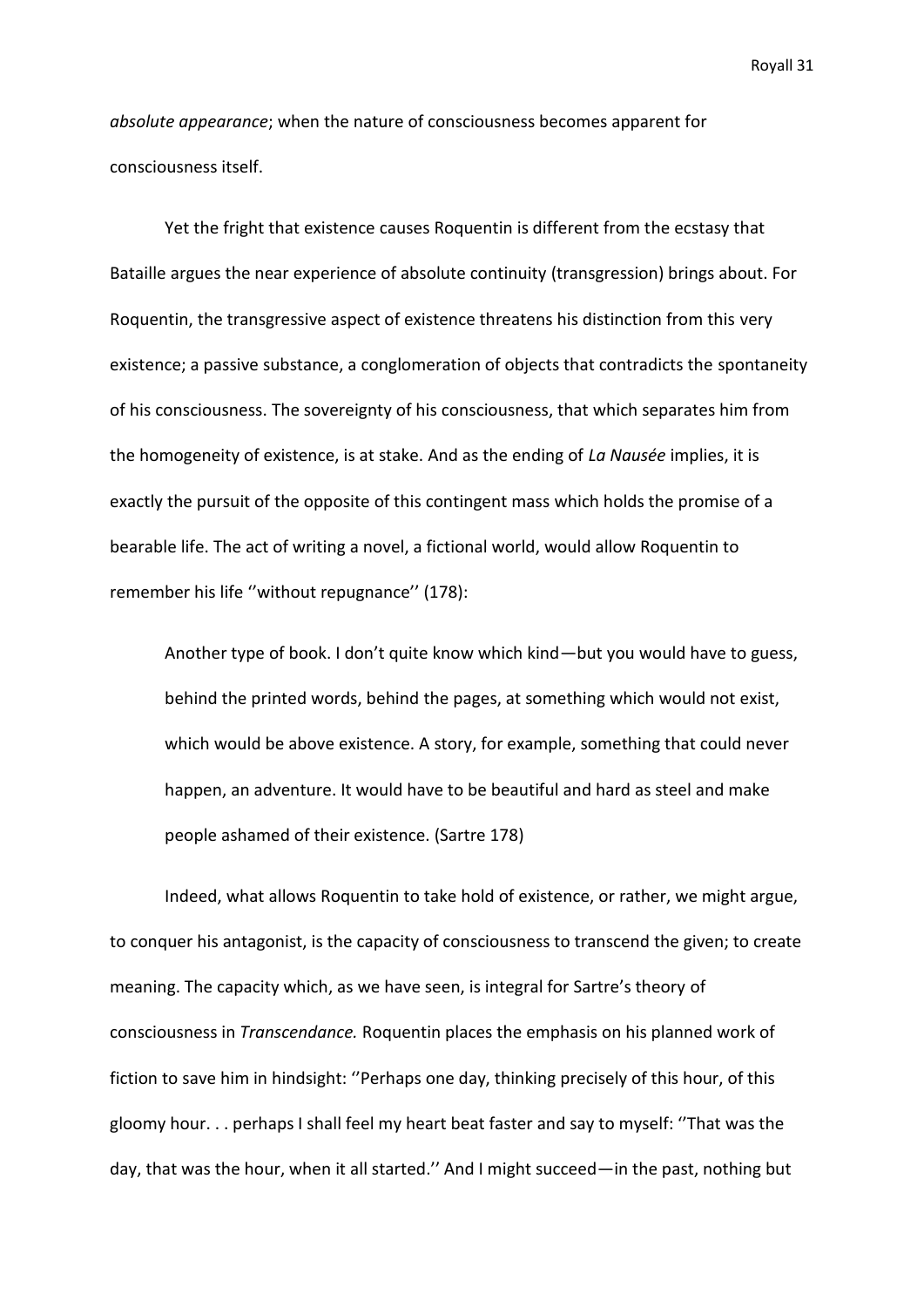the past—in accepting myself'' (178). It is only in the past that the novel will save Roquentin, as, in the present, the absolute spontaneity of his consciousness lies outside of his control. An example Sartre gives in *Transcendance* clarifies this observation:

Consciousness is frightened by its own spontaneity because it senses this spontaneity as *beyond* freedom. This is clearly seen in an example from Janet. A young bride was in terror . . . of sitting at the window and summoning the passers-by like a prostitute. Nothing. . . could serve as an explanation of such a fear. It seems to us simply that a negligible circumstance (reading, conversation, etc.) had determined in her what one might call ''a vertigo of possibility.'' She found herself monstrously free, and this vertiginous freedom appeared to her *at the opportunity* for this action which she was afraid of doing. (Sartre 100)

Roquentin thus finds the answer to mastering this monstrous freedom, that Sartre describes, in the form of a project. A project that focuses on the future and controls the past by giving it meaning (This meaning, like the jazz music that inspires him, transcends existence, it is to be found ''behind the pages''). Thereby, his answer is a synthesis of overcoming the problems of existence and accepting his situation as consciousness in and of the world. It is, thus, not the absolute submission to the contingency and homogeneity that existence threatens to pacify him with. Instead, by writing his novel, he reclaims his agency.

To return to Bataille and the notion of transgression: a union with existence is, for Roquentin, negative in the sense that it is part of the problem, not the solution. It is important to emphasize, however, that I make this comparison strictly in the sense that for Bataille, transgression has a religious connotation which makes it something to seek after.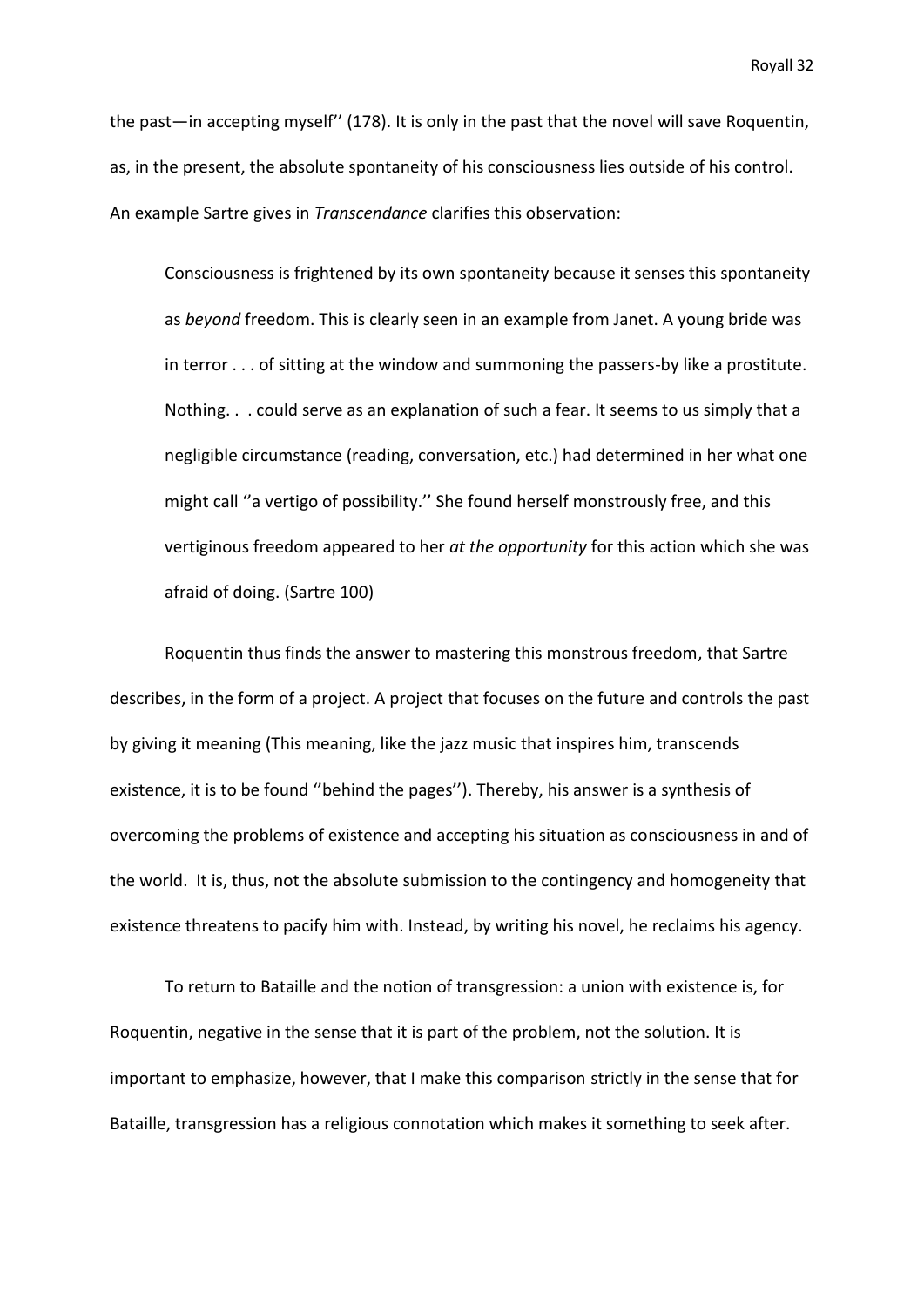For Roquentin, the near sense of 'continuity' that he experiences is not an intrinsic goal, but a means to an end. It provides knowledge that pushes him away from the from these threatening experience, to give him hope of solving his existential problems and living with this Nausea he is plagued by. The following quote makes us understand this. Roquentin shared the following with us before he proceeded to write down the experience he had with the root:

I can't say I feel relieved or satisfied; just the opposite, I am crushed. Only my goal is reached: I know what I wanted to know; I have understood all that has happened to me since January. The Nausea has not left me and I don't believe it will leave me so soon; but I no longer have to bear it, it is no longer an illness or a passing fit. It is I. (126)

How then are we to situate the observations we have just made? It seems that by investigating the paradoxal oneness that takes place within Roquentin's experience with the root, we have found that its paradox lies in the synthesis of two (seemingly) contradictory notions: the fact that consciousness gains its contents from its object, and that consciousness of an object implies that it is *not* this object.

The notion of transgression seems to play an essential part in the fictional expression of this paradox. In concrete terms, this means that existence is described in violent, threatening and sometimes sexual terms. When I say violent, I do not mean that existence is openly described as violent, yet that it is described in terms in terms of transgression. The field of meaning it is situated in, its semantic field, and the force with which it imposes itself on Roquentin is can be understood as being violent.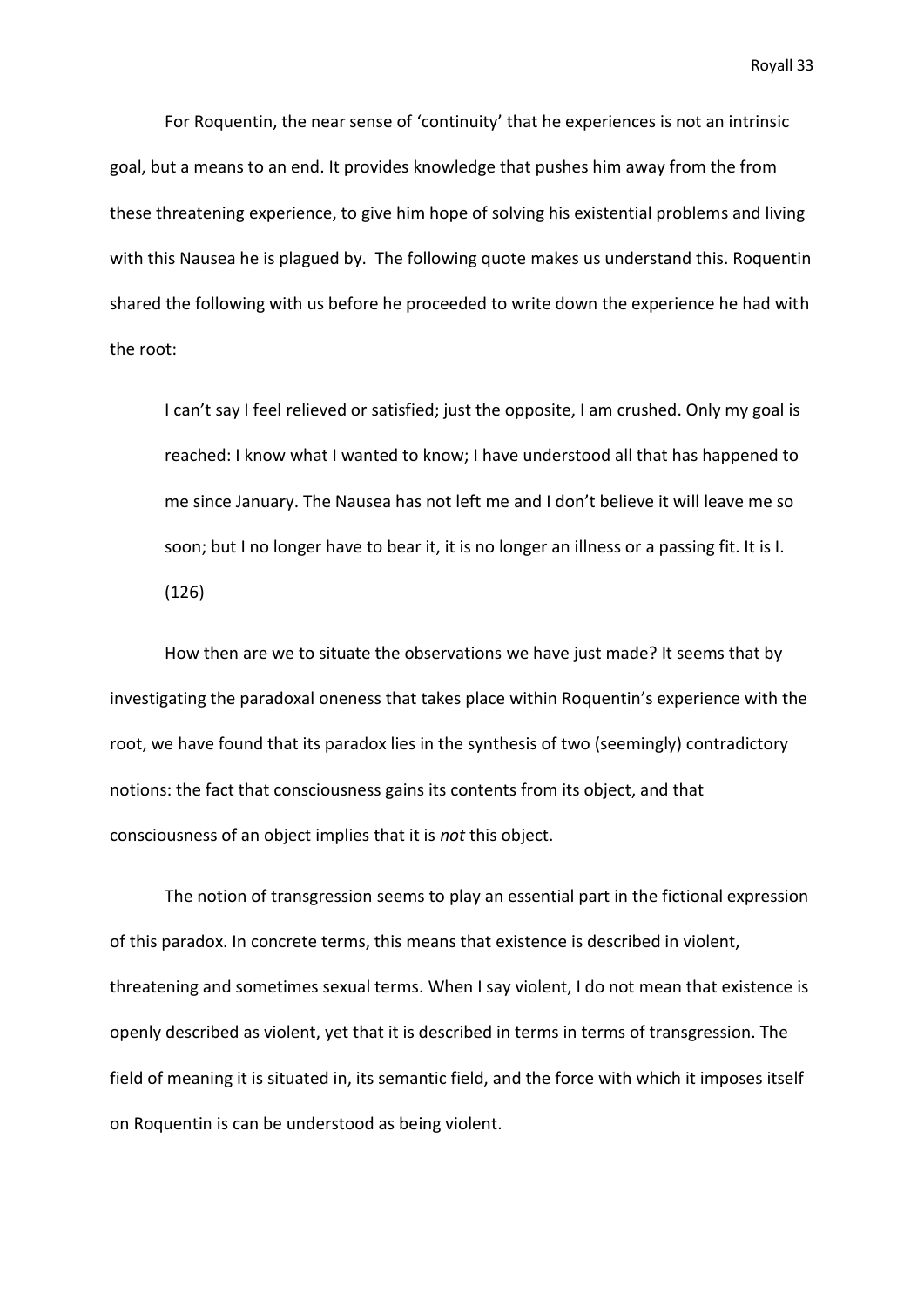It is important to emphasize that the role which existence plays as antagonist is defined by its passivity. Existence is rarely described as 'doing' anything; it is made into a threat by the nature of consciousness. In the park scene, for example, Roquentin describes existence as a ''great motionless beast'' that must weigh heavily on your heart to be thought of. This description needs to be taken quite literally. Indeed, existence 'weighs' on Roquentin's consciousness. In order to 'weigh' something does not have to *do* anything, it merely needs to *be* there. The verb 'weighing' thus excellently evokes the nature of existence, threatening in its passivity. The root intrudes into his consciousness because of the emptiness of consciousness *.* Like water always flows to the lowest level, the passive presence of the root threatens to fill the empty activity of Roquentin's consciousness*.*

Indeed, the rape of little Lucienne is another example that seems to repeat the mantra of existence threatening to flow wherever it can; ungoverned by laws or abstract boundaries.<sup>16</sup> Rape is the ultimate marriage between sex and violence, two acts that rupture the integrity of their objects. Like the scene with the dessert knife, quoted at the beginning of this section on *La Nausée*, the reading about the rape of little Lucienne propels Roquentin into a state of Nausea. Consequently, Roquentin loses the sense of his ego, and gains the desire to rape : ''Little Lucienne was raped. Strangled. Her body still exists, her flesh bleeding. She no longer exists. . . The criminal has fled, the violated body. She felt this other flesh pushing into her own. I . . .there I . . . Raped. A soft, criminal desire to rape catches me from behind . . . the red hair, it is red on my head, the wet grass, red grass, is it still I?''(100-1). Along with a deep consciousness of existence, the desire to transgress appears. Yet after he stabs a knife into his own hands, he notices: ''Then what? What has

**.** 

 $^{16}$  Similarly, the Self-Taught Man's pedophilia can be explained in this way.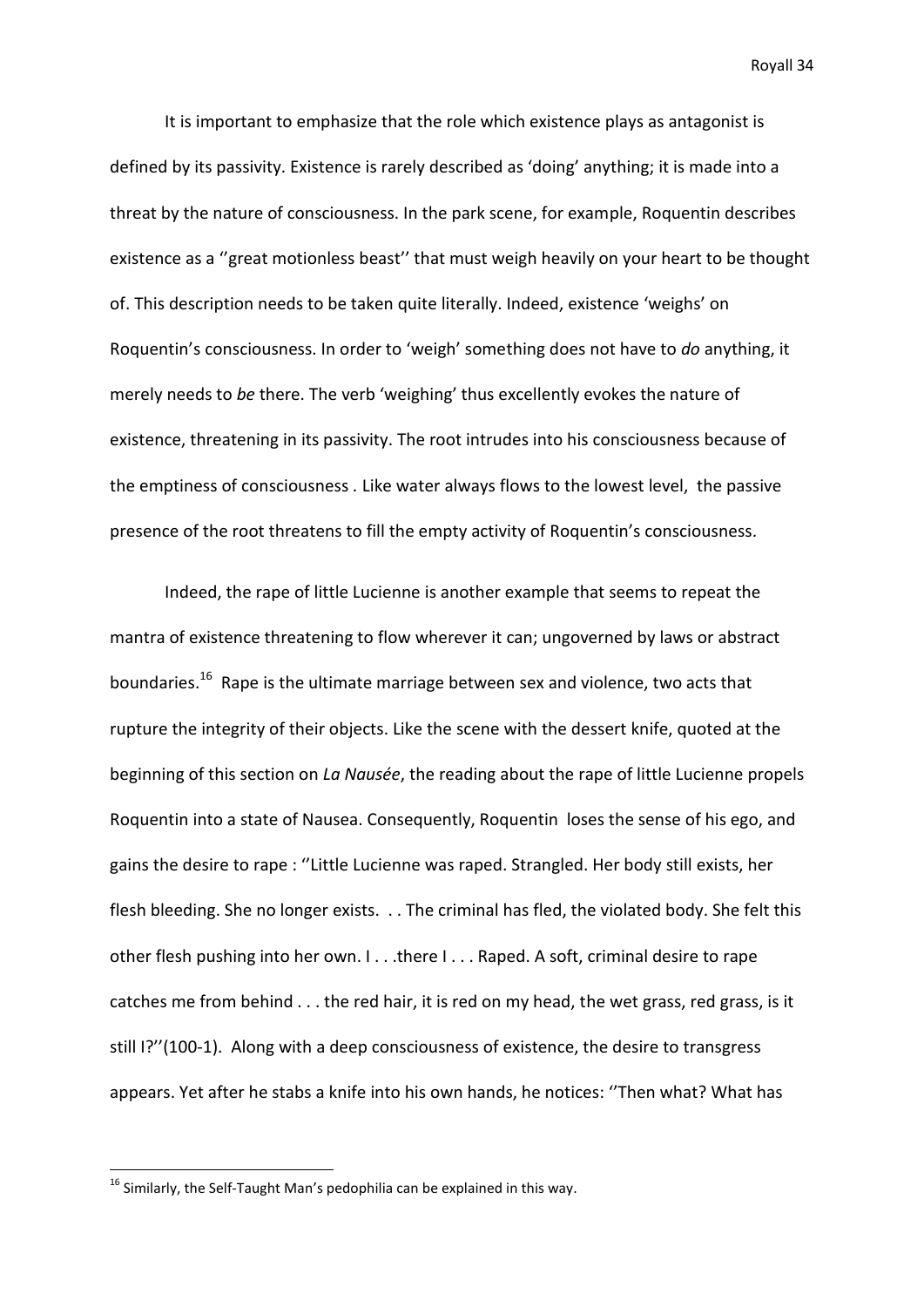changed?'' The blood that drips out of his hands is still existence, and the penetration of the knife has made no difference.

The desire of Roquentin to stab the Self-Taught Man with a dessert knife can be understood within the context of all that we have discussed above. Within the context of the complicated relation between existence and consciousness that is expressed with an absolute paradox, within the context of this paradox being expressed by transgression, and within the context of existence consequently being described as violent.

What moves Roquentin into wanting to stab the Self-Taught man is his Nausea. As he says: ''[The Nausea] had never been as strong as today'' (123). Like Roquentin claimed he felt like he was the root during his attack of Nausea in the park, existence enters Roquentin less explicitly here. What takes place seems to be like a game of mirrors. The reason Roquentin is propelled into the strongest attack of Nausea he has felt up until then is the ''bad faith'' that the Self-Taught Man displays in their conversation. Like existence is evidence of its contingency (and in turn of Roquentin's freedom) in his experience with the root, the denial of this contingency by the Self-Taught Man triggers the same reaction: Nausea. Consequently, Roquentin frightens the Self-Taught Man and the patrons of the café merely by sitting there and experiencing this Nausea: ''What's the matter with him? Why is he shrinking into his chair? Do I frighten people now?. . . They aren't completely wrong to be afraid. . . " (123).

Why does Roquentin frighten these people? Perhaps because unknowingly for them, he is evidence of contingency in his violent thoughts. Indeed, we must recognize that these people too posses this revealing intuition. Or perhaps, Roquentin just looks like a madman; the passage is too brief to make this conclusion. But what can be said is that the central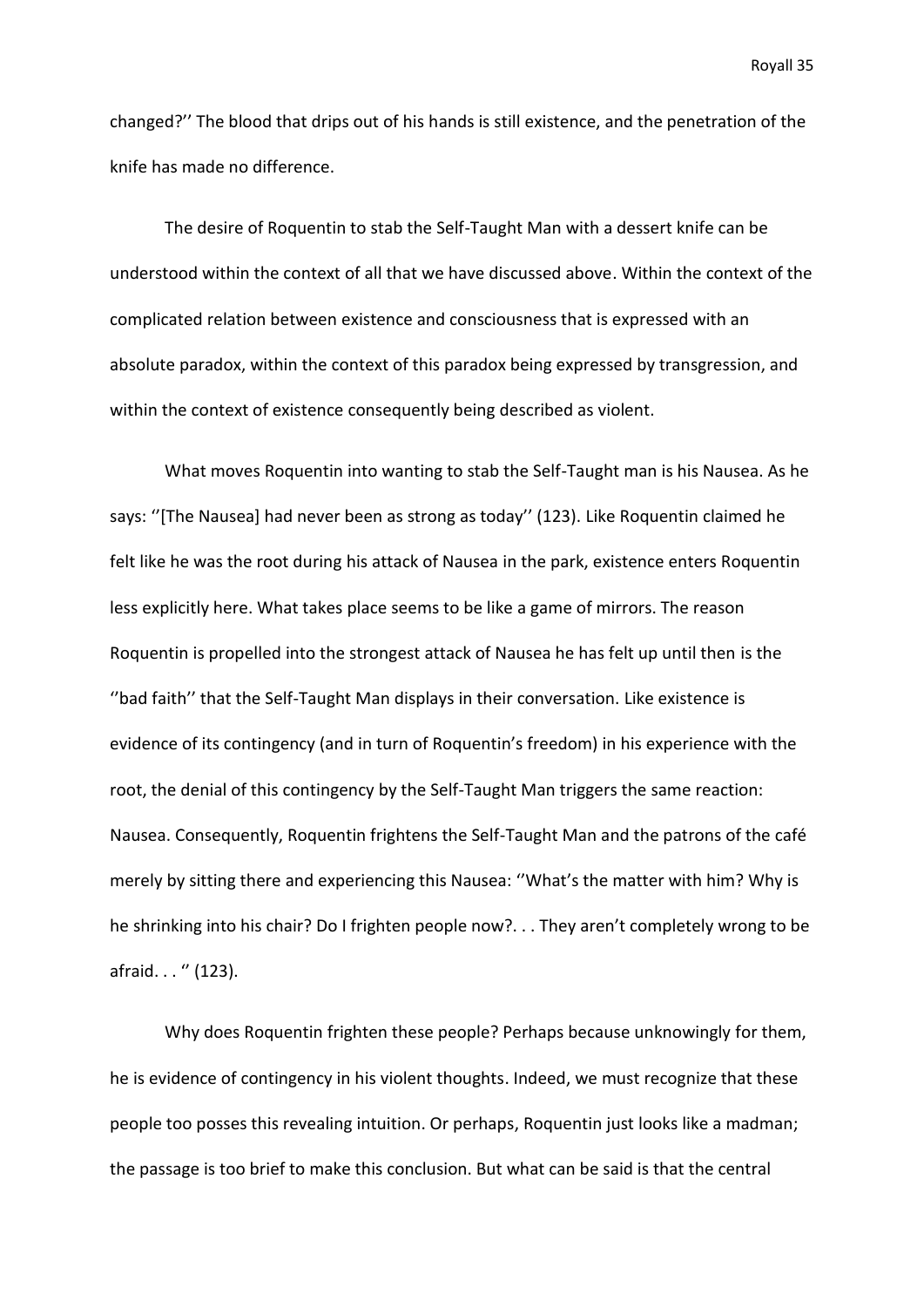image to this exchange is Roquentin's sudden urge to stab the Self-Taught Man. The small thought of Roquentin stabbing the Self-Taught man is followed by two extremely strong images that Roquentin conjures up, of men trampling him and kicking his teeth out, and of blood and cheese intermingling within his mouth. Indeed, while imagining all these events, Roquentin seems to have become frightening not only within his mind, but also in his appearance.

He seems to feel an intense urge to transcend into the homogeneity of existence, to mix himself into this mass of people, trampled, bloodied, and toothless. He feels as though he could do anything: ''They are not wrong to be afraid: I feel as though I could do anything, for example, stab this cheese knife into the Self-Taught Man's eye'' (123). It is no coincidence that this feeling of arbitrariness translates itself into an image of violence. Indeed, within the context of our analysis of existence as it is described in the novel, we can positively argue that Roquentin seems to acquire the same characteristics as existence.

Again, this makes the complexity of Roquentin's existence poignantly clear, as we have seen that consciousness itself is inextricable from existence. Yet for the intentional being that Roquentin is, assimilation with existence is semi-authenticity in the guise of fatalism. It is thus not the answer to the question of how to exist authentically as consciousness in the world.

Indeed, it is the same fatalism that stops him from carrying out his act of violence: ''But that isn't what stops me: a taste of blood in my mouth instead of this taste of cheese makes no difference to me*….*There are quite enough things like that which exist already'' (Sartre 123). Like the stabbing of his own hand, these urges are always rewarded with a sense of futility. This points towards that which makes Roquentin inherently different from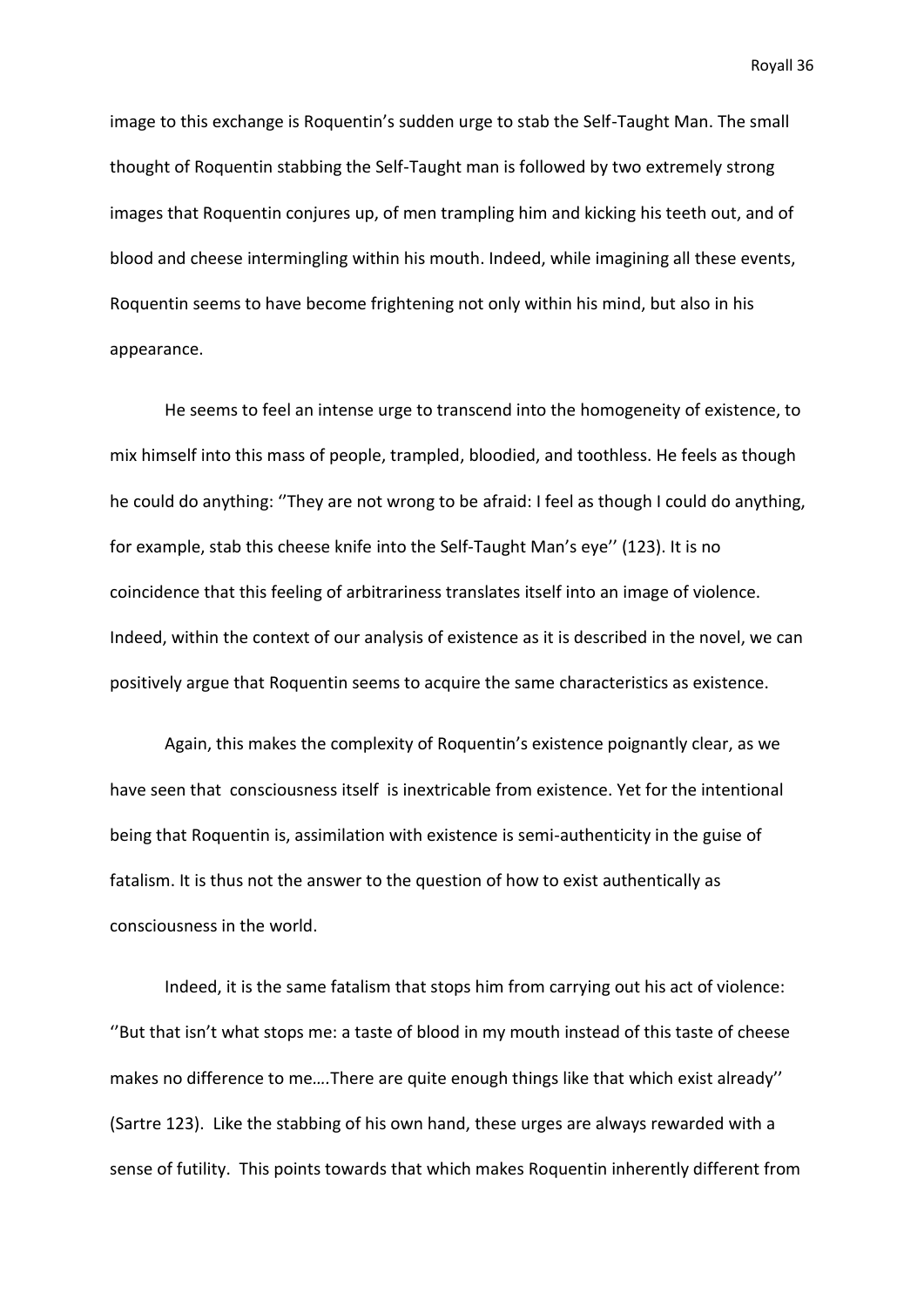existence; consciousness. Like his experience with the root, Roquentin's short lived oneness with existence when wanting to stab the Self-Taught Man is paradoxal. He *is* and *is* not existence.

As becomes clear, the motivation for Roquetin to stab the Self-Taught Man is a concrete experience of a philosophical problem. The problem of consciousness being defined by its intentionality. Again, in the experience, the distinction between reality, possibility and metaphor disappears. The contingency of existence becomes a thought that Roquentin feels on a bodily level, that of Nausea, while his Nausea translates into his appearance. Whether these exact observations are correct or not, what cannot be denied is the role transgression plays in the representation of existence.

## 4. Conclusion

Our discussion of transgression in the representation of existence in *La Nausée* is a narrow answer to what seems to me a pattern that does not stand by itself. As Bataille mentions in a 1958 interview with Piere Dumayet concerning his book *La Littérature et le Mal*: "Literature does not permit us to live without seeing human nature in its most violent aspect''. Indeed, perhaps our approach to *La Nausée* was not how Bataille intended this statement. Yet the violence that we see in *La Nausée* is imbued in existence, the central antagonist in an opposition that goes to the very core of Roquentin's being: the opposition between consciousness and non-consciousness. Our reading of *La Nausée* through this opposition, allows us to link the text to a specific trend in literature and culture in a whole new way. The idea of breaking boundaries in order to transcend into a greater being is one of those trends that excites me to be able to link with *La Nausée*.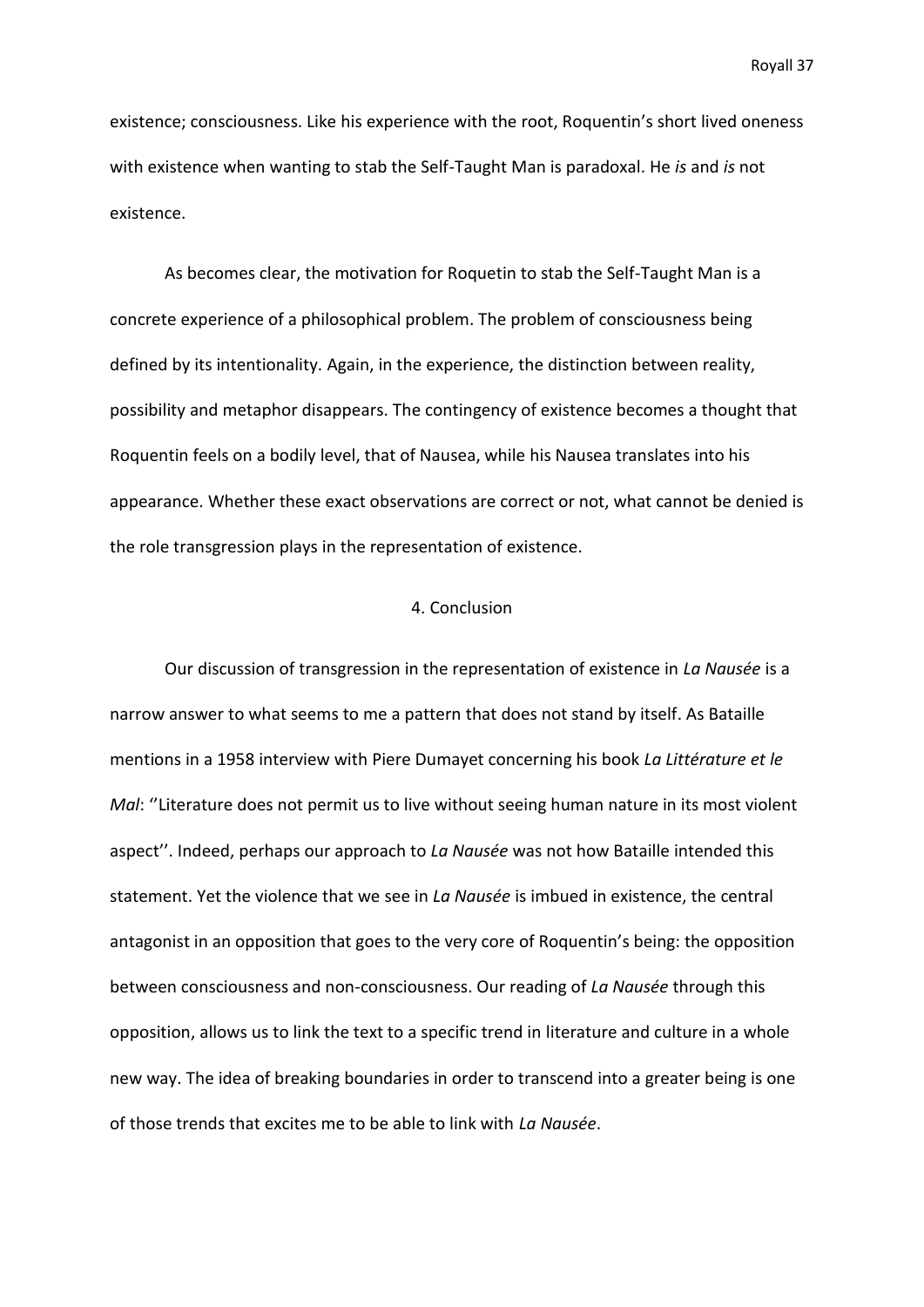For example, in Friedrich Nietzsche's first published work: *Die Geburt der Tragödie aus dem Geiste der Musik* (1872), Nietzsche evokes what he calls the Dionysian, the impulse to break through the boundaries of the individual, the *principium individuationis,* in order to become one with the true truth of existence: the primordial unity. Nietzsche describes the violence of the ancient Dionysian rituals, in which women would go into the hills to tear apart living animals, sing, dance and drink. Transgression, for Nietzsche, finds its ultimate expression in art. But as also goes for Nietzsche, it is always balanced with its opposite. The ultimate work of art is therefore the Attic tragedy, which has its equilibrium in the dialogue, fragmented in language, and the chorus, transcending the story in music.

The idea of a greater whole, and its relation to transgression, thus seems to find a unique twist in *La Nausée*. It seems to have taken the concept of transgression as a certain pattern in culture, and reformed it into an instrument of fiction for its own purposes; the communication of the battle to reclaim agency in the wake of Sartre's distinct theory of consciousness. The 'whole' has gained a new significance, threatening the realization of Roquentin. Yet violence is retained, be it allocated in a different sense than Nietzsche's. Existence *is* transgressive, or is at least portrayed as such. It is not an end, but an antagonist that threatens the individual.

At the same time, *La Nausée* is a marriage of a method that focuses strictly on the knowable: phenomenology, with a fictional method that attempts to express that which cannot be known but only felt: the anguish that pure consciousness entails. Like the opposition between science and art, the protagonist Roquentin and antagonist existence must eventually attain a balance. Tragically, it is the very nature of the relation between consciousness and existence that they are interdependent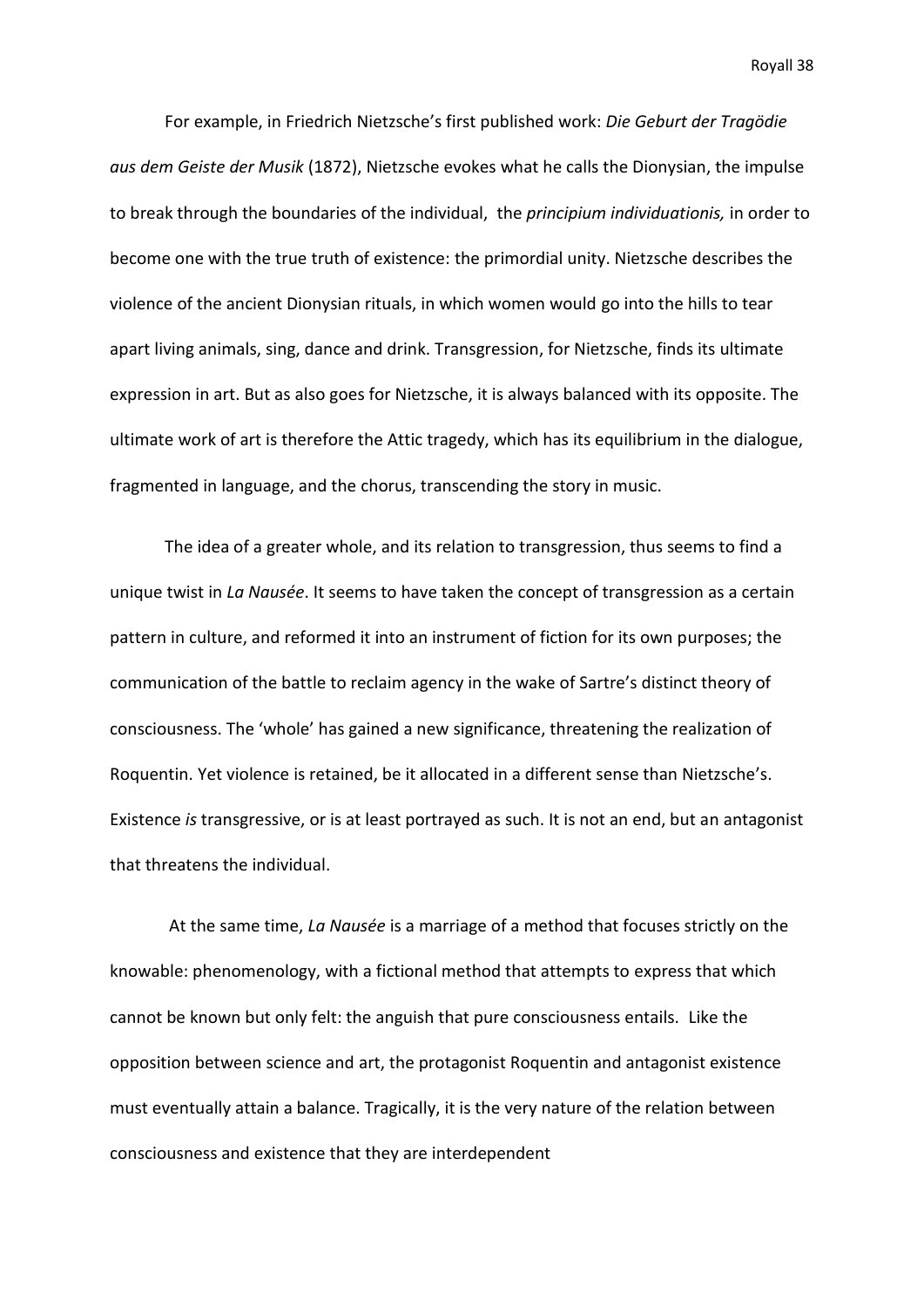#### Works Cited

- Bataille, Georges. *Erotism. Death and Sensuality.* 1957. Trans. Mary Dalwood. San Francisco: City Light Books. 1986. Print.
- ---. *Littérature et le mal : Emily Bronte, Baudelaire, Michelet, Blake,*

*Sade, Proust, Kafka, Genet*. Paris: Gallimard. 1957. Print.

- Camus, Albert. *The Myth of Sisyphus*. 1942. Trans. Justin O'Brien. London: Penguin. 2006. Print.
- Doorman, Maarten and Heleen Pott. *Filosofen van deze tijd*. 2000. Amsterdam: Uitgeverij Bert Bakker. 2008. Print.
- Dumayet, Pierre. *Interview with Georges Bataille*. Youtube. 1958. Web. 28 June 2012.
- Foucault, Michel. ''*A Preface to Transgression.*'' *Language, Counter-Memory, Practic: Selected Essays and Interviews.* 1963. Ed. and Trans. Donald F. Bouchard. New York: Cornell University Press. 1977. 29-52. Print.
- Guerlac, Suzanne. *''Bataille in Theory: Afterimages (Lascaux)*.'' *Diacritics.* 26.2 (1996) 6-17. Web. 28 June 2012.
- Heijne, Bas. *Moeten wij van elkaar houden? Het populisme ontleed.* Amsterdam: De Bezige Bij. 2011. Print.
- Heimonet, Jean-Michel and Emoretta Yang. *''Bataille and Sartre: The Modernity of Mysticism.'' Diacritics.* 26.2 (1996) 59-73. Web. 26 June. 2012.
- Kern, Edith. *Existential Thought and Fictional Technique: Kierkegaard, Sartre, Beckett*. London: Yale University Press, 1970. Print.
- Williams, Forrest and Robert Kirkpatrick. Introduction. *The Transcendance of the Ego: an Existentialist Theory of Consciousness.* By Jean-Paul Sartre. 1936. Trans. and Intro. Forrest Williams and Robert Kirkpatrick. New York: Hill and Wang. 1991. Print.
- Leezenberg, Michiel and Gerard de Vries. *Wetenschapsfilosofie voor geesteswetenschappen*. Amsterdam: Amsterdam University Press. 2001. Print.

Nietzsche, Friedrich. *The Birth of Tragedy.* 1972. New York: Dover. 1995. Print.